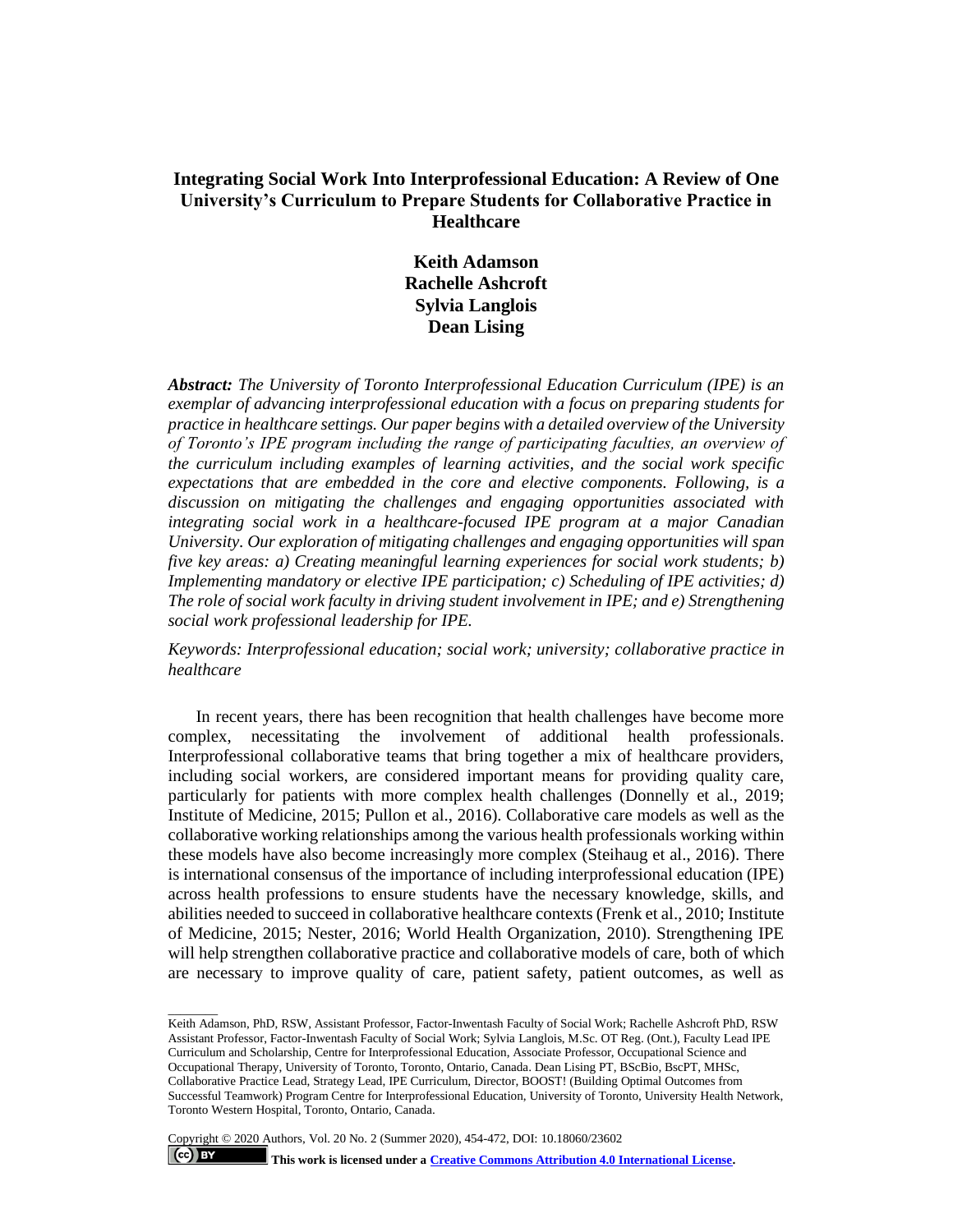promote more efficient use of human resources within the healthcare system (Hellquist et al., 2012; Institute of Medicine, 2015).

IPE refers to a pedagogical approach that brings together students from across health professions to learn together in a collaborative manner (Al-Sheikh & Hmoud, 2018; Buring et al., 2009). By doing so, students have an opportunity to learn with and about each other as part of the curriculum (Anderson et al., 2019). There has been substantial international commitment to lead curriculum and pedagogical changes to better respond to the need for transformative collaborative models of care (Rubin et al., 2017). As such, universities are poised to make significant contributions towards the creation of a new generation of healthcare workers and as a by-product of such influence may lay the ground towards carving out the next iteration of a modernized healthcare system. Given the high priority placed on IPE, universities in Canada, the United States and around the world are developing and striving to increase IPE programming more than ever before (Anderson et al., 2019; Buring et al., 2009). Some Universities have adopted an approach that brings students from different health professional programs together into an integrated IPE framework (Anderson et al., 2019; VanKuiken et al., 2016). Despite the success of building knowledge, teamwork skills, and capacity for collaborative care, variations in the involvement of integrated IPE across health professions within higher education institutions remain (Anderson et al., 2019). Medicine, nursing and pharmacy are pioneers of IPE, while more understanding remains needed about the engagement of other professions in IPE, including social work (de Saxe Zerden et al., 2018). Our intent in this paper, is to highlight how social work has been incorporated into a robust integrated IPE model at the University of Toronto (UT) in Toronto, Canada. To illustrate how UT has developed an exemplar IPE curriculum, we will share examples of learning activities including the social work specific expectations in both the core and elective components. Through this exploration, we will provide an overview of curriculum and illustrate the benefits of including social work in an integrated IPE program. By doing so, we hope to inspire greater inclusion of social work in other educational IPE programs.

#### **Social Work and IPE**

Social workers in healthcare settings have historically engaged in collaborative practice with physicians, nurses and other healthcare disciplines (Ashcroft et al., 2018). Integrative collaborative models of healthcare, such as primary care and behavioral mental health, are continuing to expand and resulting with an even greater surge of social workers practicing in collaborative healthcare settings (Ashcroft et al., 2018). There is a dearth of knowledge pertaining to the experiences of social work students in existing IPE programs, as well as the experiences of social work faculty teaching in IPE (Archibald & Estreet, 2017; Jones & Phillips, 2016). Although the profession of social work has demonstrated longstanding support for collaborative practice, social work students are rarely included in IPE learning opportunities (Rubin et al., 2017. Greater inclusion of social work in IPE is needed in order to prepare social workers for the current demands of complex healthcare contexts and complex patient care needs.

There are two key reasons why university programs need to include and enhance IPE in the training of social work students. First, there is an increasing demand for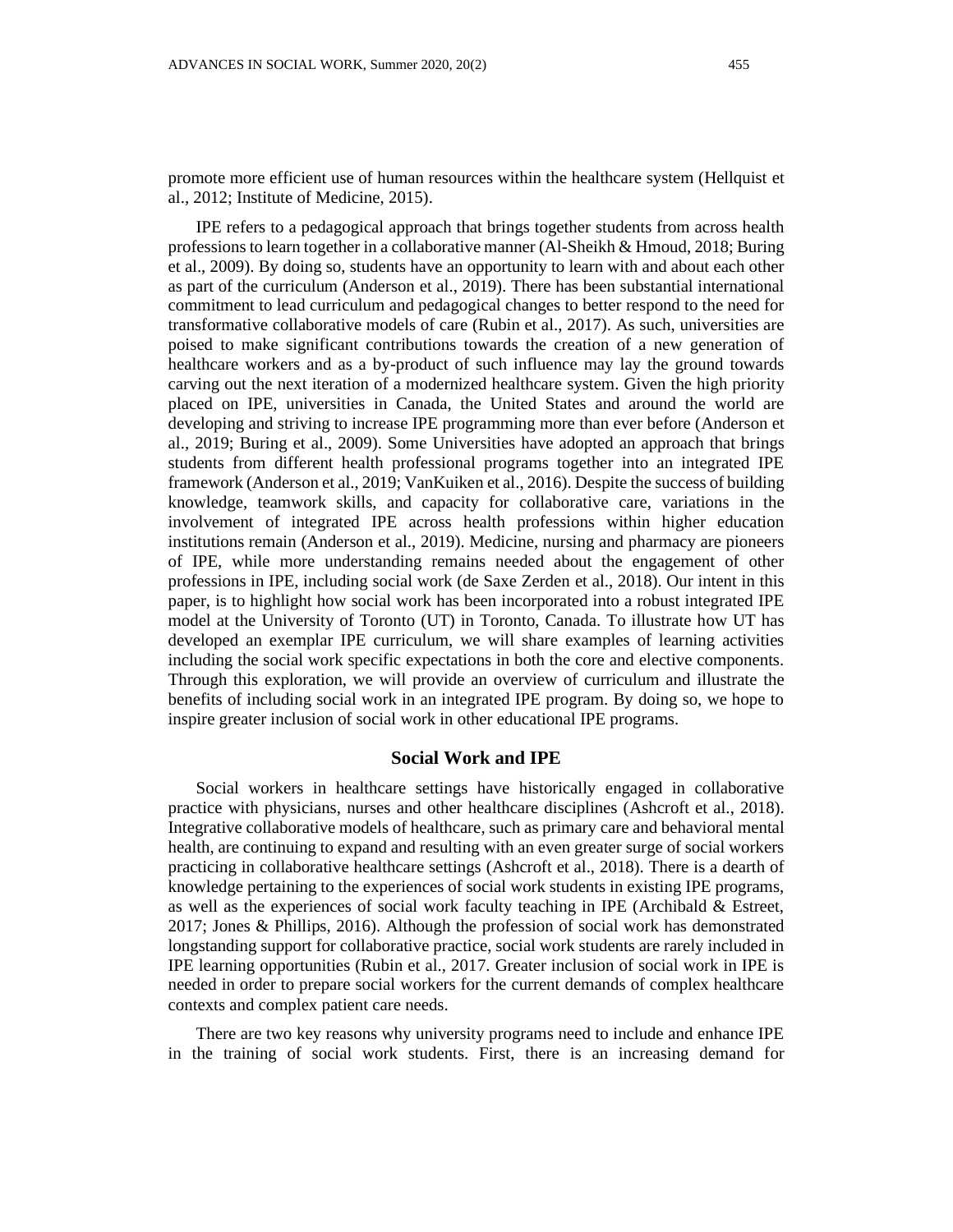interprofessional collaborative practice in healthcare (Ashcroft et al., 2018). Social workers are the third largest group of professionals integrated in new primary care models following physicians and nurses (Ashcroft et al., 2018). As such, social workers have a major presence in the healthcare field as members of interprofessional teams and need to be adequately prepared with current health related content in order to be able to contribute to patient care in the most effective manner (Kobayashi & Fitzgerald, 2017; de Saxe Zerden et al., 2018). Kobayashi and Fitzgerald (2017) also suggest that creating and offering IPE opportunities for social work students reinforces the importance of including social workers as essential participants in collaborative healthcare teams. Second, IPE provides social work students the opportunity to learn how to collaborate and navigate complex interactions within the interprofessional team context (de Saxe Zerden et al., 2018). The numerous challenges that social workers encounter in the process of collaboration within interprofessional healthcare settings have been well documented (Ambrose-Miller & Ashcroft, 2016). IPE provides social workers with the opportunity to develop early skills that will help them navigate complexities and strengthen relationships within interprofessional team settings (de Saxe Zerden et al., 2018). Though schools of social work teach collaboration, it is often from the stance that teaches *about* collaboration as opposed to *how* to collaborate (Rubin et al., 2017; de Saxe Zerden et al., 2018). Rubin et al. (2017) emphasize that though social workers are well versed in principles of interdisciplinary collaboration they are rarely paired with other professions in the classroom to practice such collaboration. IPE can help mitigate this disparity. Along with the benefits for social work students, there are vast benefits for students across all health disciplines when social work is included in IPE.

Including social work in IPE enhances the curriculum for students from other disciplinary backgrounds (de Saxe Zerden et al., 2018). Social work students bring a unique disciplinary perspective that includes educational instruction in group facilitation, patientcentered approaches to care, developing therapeutic relationships, biopsychosocial assessment, understanding the role of empathy in care, patient engagement, social justice, social determinants of health, and community building (Archibald & Estreet, 2017; Charles et al., 2011; de Saxe Zerden et al., 2018). When social work students are included in IPE, students from other disciplinary perspectives have a greater understanding of group process, can better engage in difficult conversations, feel more confident when encountering situations of adversity, and have improved group decision-making abilities (Charles et al., 2011). In fact, social work students provide the most unique perspective in IPE on the interconnected nature of social categorizations such as race, class, and gender and its relation to access to healthcare and healthcare outcomes (Charles et al., 2011).

Despite the multiple benefits of including social work, there are a number of barriers that need to be overcome in order to optimize social work's engagement in IPE. Integrating social work in IPE means having to address systemic and institutional barriers in order to provide social work students with the opportunity to practice and demonstrate their expertise with students from other healthcare schools. Some of these barriers include: physical separation of campuses, scheduling conflicts for interdisciplinary classes, limited administrative resources, rigid curricula, workloads across faculties/schools, and resistance to the implementation of IPE within academic settings (Jones & Phillips, 2016; Olenick, et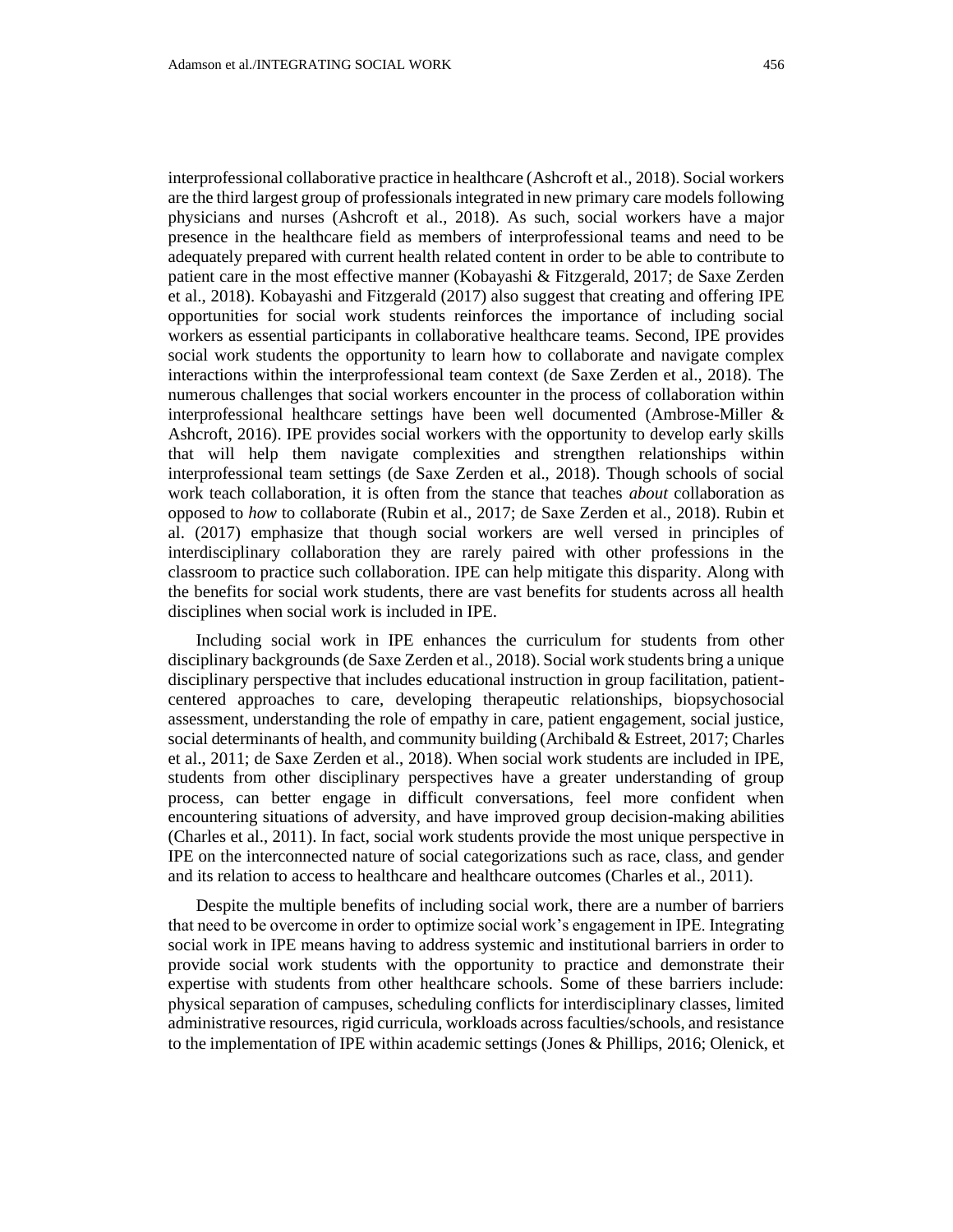al., 2019; Waggie & Laattoe, 2014). More understanding about social work's involvement in IPE across different university contexts, will help identify ways that social work educators and administrators can address some of the inherent barriers to collaborative learning.

## **Interprofessional Education Program at the University of Toronto**

The delivery of IPE programs and opportunities varies across universities and colleges that educate health and social professions, thus complicating the discussion of how the development of interprofessional collaborative competences in social work education can be understood and enhanced. The UT's IPE curriculum is an example of an exemplar program that includes students from a range of health disciplines, including social work. A description of program elements anchors the discussion of IPE opportunities for an augmented, formal, and explicit engagement of social work students.

The UT program was initially established in 1996 with only four programs: Medicine, Occupational Therapy, Physical Therapy and Speech-Language Pathology. With the support of the Council of Health Sciences, the curriculum expanded to formally include Dentistry, Kinesiology, Medical Radiation Sciences, Nursing, Pharmacy, Physician Assistant, and Social Work in 2007. Like other academic institutions, the UT has experienced the challenges of non-homogeneous health profession education programs. For example, the level of profession preparation varies from undergraduate to graduate; lengths of professional programs range from four years of undergraduate education (Medicine and Dentistry) to two years of graduate studies (Occupational Therapy, Physical Therapy, Speech-Language Pathology, Social Work) to one year of graduate study (Advanced Standing Social Work). The participating student body is large, with each cohort including approximately 1,300 students and a total of about 4,600 students. Program-specific curricula do not align with each other in content or in scheduling. Nor is there congruence in the scheduling of experiential learning opportunities among the programs. By affording a degree of flexibility, the UT IPE curriculum has been responsive to differing program structures and curricular needs, permitting enhanced adoption and integration.

The goal of the UT IPE curriculum is to prepare both system-ready and collaborativeready practitioners who are able to apply foundational competencies to enhance patient/client outcomes. The IPE Curriculum is competency-based, built on an original competency framework created for the UT (UT, 2007) and later used as the foundation of the American Interprofessional Education Collaborative (2016) core competencies and adapted in the Canadian Interprofessional Health Collaborative (CIHC) framework (2010). Here, collaborative competencies are described as the dimensions of competence which every profession needs to collaborate within its own ranks, with other professions, with non-professionals, within organizations, between organizations, with patients and their caregivers, with volunteers, and with community groups (Barr, 1998; Molitor, Naber et al., 2019). Competencies addressed in the Canadian and American competency frameworks are similar, although the categorization of dimensions and nomenclature varies somewhat.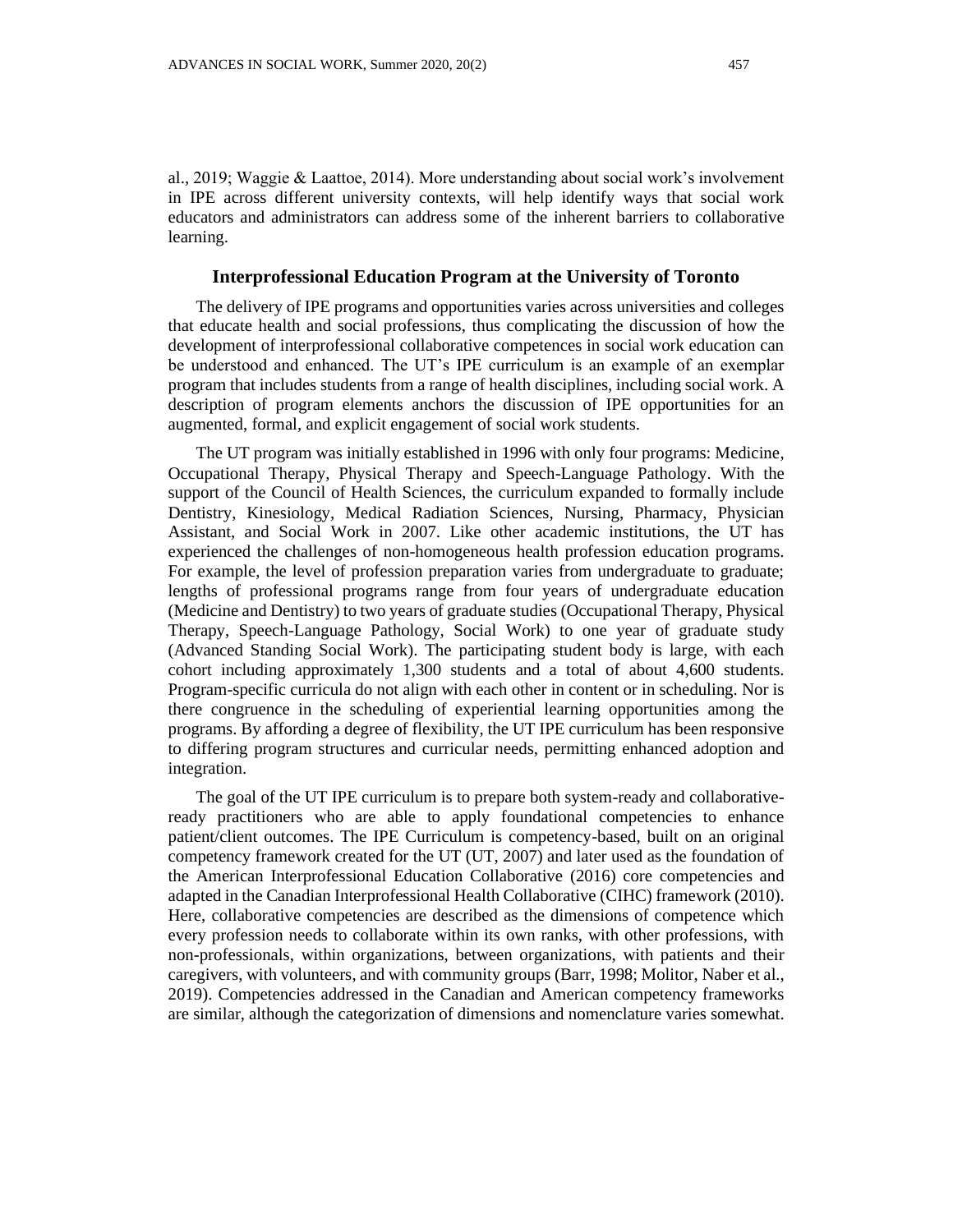Within the UT context, interprofessional learning activities address the domains of Collaboration (Role Clarification, Team Functioning, Collaborative Leadership), Communication (Interprofessional Communication, Interprofessional Conflict Resolution), and Values and Ethics (Patient/Client/Family/Community-Centered Care). By grounding the IPE curriculum on these collaborative competencies, all learning activities address knowledge, skills, behaviors, and attitudes pertaining to collaborative practice, and also support alignment with profession-specific competencies.

The IPE Curriculum is developmental (Exposure to Immersion to Competence), longitudinal (across the educational experience) and integrated into profession-specific programs. Again, programs have adopted varying approaches to advance the degree of integration of learning to enable students to understand that collaboration with other health professionals is core to the practice of their own profession. Integration of collaborative competency development has taken several forms across the health profession programs at UT, including creation of a separate IPE course, assessment of content in professionspecific courses, reference to content and process components in course materials, and a workplace-based assessment addressing collaboration. The curriculum was based on the following guiding principles:

- Consideration of and alignment to health and social system needs;
- Application of a developmental approach of curricular offerings (Exposure to Competence);
- Inclusion of developmental practice-based learning activities;
- Cohesion between the curriculum offered on campus and at practice settings, enabling development of collaborative competencies to a point of integration into practice;
- Integration of IPE curriculum content (where it is discussed and assessed in program-specific curricula);
- Longitudinal curricular experiences where there is an opportunity for relationship building and ongoing competency development with students from different professions;
- Engagement of clinical faculty across the curriculum to ensure relevance of education to collaborative practice;
- Engagement of patient partners to ensure relevance and application to clientpartnered care/management.

The IPE curriculum includes both *core learning activities* that take place on campus and in practice settings as well as a number of *elective learning activities* that students can choose to attend.

## **Core Learning Activities**

IPE core learning activities are requisite for students in the eleven health profession programs mentioned previously, so they have been carefully developed to ensure relevance. These core learning activities are designed for progressive learning, with foundational elements taught earlier in the curriculum and opportunities to engage in casebased discussions with profession-specific contributions at a later stage. A curriculum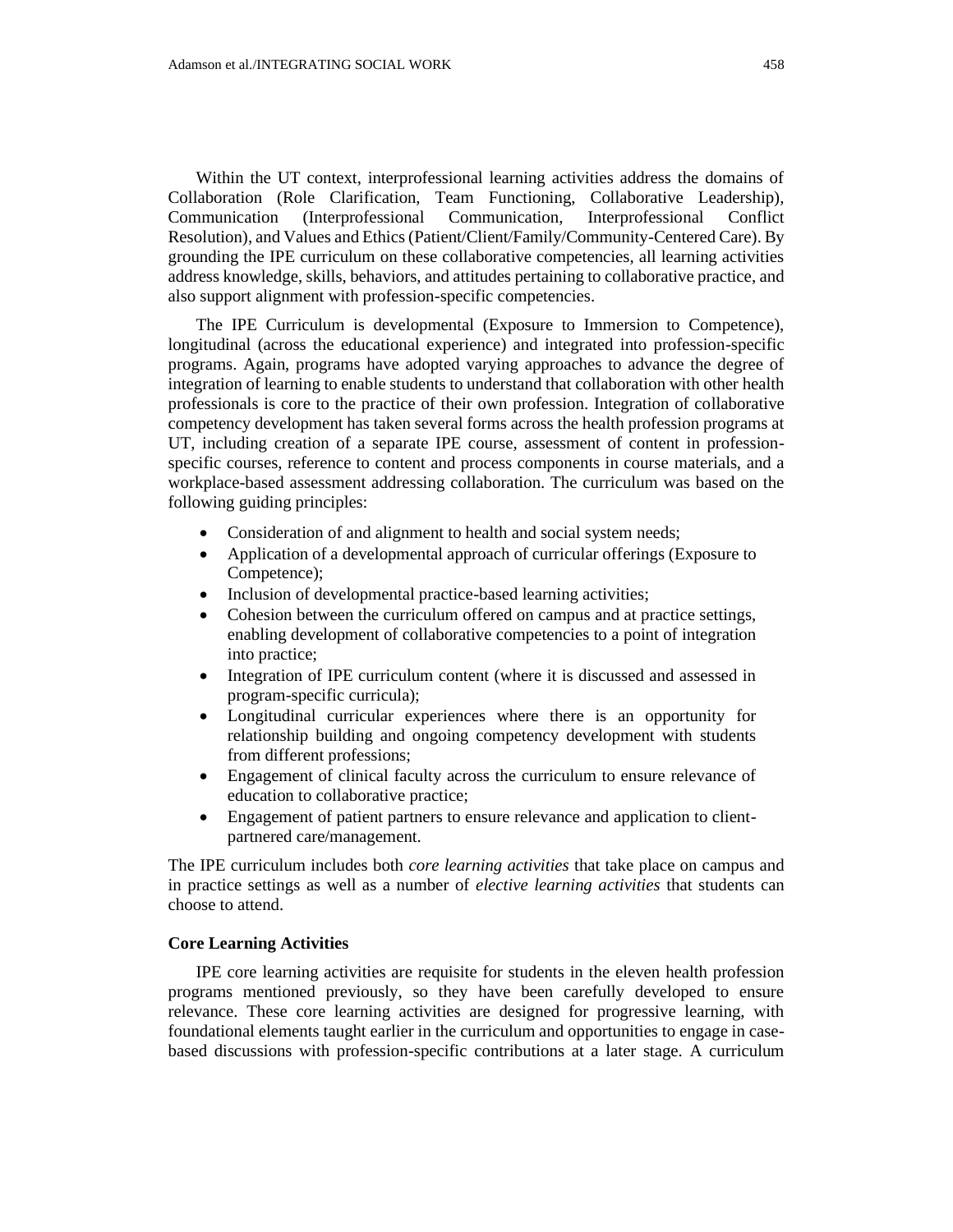summary of the core learning activities that take place on campus are outlined in Table 1 and the core learning activities that take place within the practicum setting are outlined in Table 2.

| <b>Tavic 1. If L Curriculum-Core Cumpus Dused Components (within the university)</b><br><b>Year 1: Exposure</b><br><b>Year 2: Immersion</b>                                                                                                                                                                  |                                                                                                                                                                                                                                                                                                                                                                                                                                                                                                                       |  |
|--------------------------------------------------------------------------------------------------------------------------------------------------------------------------------------------------------------------------------------------------------------------------------------------------------------|-----------------------------------------------------------------------------------------------------------------------------------------------------------------------------------------------------------------------------------------------------------------------------------------------------------------------------------------------------------------------------------------------------------------------------------------------------------------------------------------------------------------------|--|
| <b>Campus-Based Core Learning Activities</b>                                                                                                                                                                                                                                                                 | <b>Campus-Based Core Learning Activities</b>                                                                                                                                                                                                                                                                                                                                                                                                                                                                          |  |
| Teamwork: Your Future in Healthcare                                                                                                                                                                                                                                                                          | Collaborating for Quality                                                                                                                                                                                                                                                                                                                                                                                                                                                                                             |  |
| • 2.5-hour workshop: students hear from a patient about<br>their journey in the healthcare system, view skits<br>demonstrating interprofessional teamwork, and discuss<br>responses to these experiences in small groups<br>• Competencies emphasized: Collaboration (Team<br>Functioning) and Communication | • 2.5-hour workshop: students learn strategies to<br>promote quality care and promotion of safety as a team<br>• Competencies emphasized: Collaboration (Team<br>Functioning) and Communication                                                                                                                                                                                                                                                                                                                       |  |
| <b>Roles and Team Dynamics</b>                                                                                                                                                                                                                                                                               | Palliative Care or Head and Neck Cancer Case-Based                                                                                                                                                                                                                                                                                                                                                                                                                                                                    |  |
| • 2.5-hour workshop: students work in small groups to<br>explore the roles of various health professionals and<br>consider how to enhance team dynamics<br>• Competencies emphasized: Collaboration (Role<br>Clarification, Team Functioning)                                                                | <b>Discussion</b><br>• 2.5-hour workshop: students participate in simulated<br>team discussions to consider the dimensions of the<br>patient/family/caregiver experience and collaboratively<br>prepare care plans<br>• Competencies emphasized: Collaboration (Role<br>Clarification, Team Functioning), Communication<br>Values and Ethics (Patient/Client/Family/ Community-<br>Centered Care)                                                                                                                     |  |
| Understanding Patient/Client Partnerships in a Team                                                                                                                                                                                                                                                          | Conflict in Interprofessional Life                                                                                                                                                                                                                                                                                                                                                                                                                                                                                    |  |
| Context<br>• 2.5-hour workshop: students hear from a patient partner<br>and participate in a Reader's Theatre script exploring how<br>the team can include and partner with the patient<br>• Competencies emphasized: Values and Ethics<br>(Patient/Client/Family/Community-Centered Care)                   | • 2.5-hour workshop: students work in small groups to<br>consider and practice strategies in managing conflict<br>among health professionals and in teams<br>• Competencies emphasized: Communication (Conflict<br>resolution)                                                                                                                                                                                                                                                                                        |  |
| <b>Faculty-Led Learning Activity</b>                                                                                                                                                                                                                                                                         | <b>InterFaculty Pain Curriculum</b>                                                                                                                                                                                                                                                                                                                                                                                                                                                                                   |  |
| • Various activities developed by smaller number of<br>programs to address specific collaborations (e.g., Safe<br>Prescribing and Medication Reconciliation for Nursing,<br>Medicine, and Pharmacy)<br>• Competencies emphasized: Dependent on objectives of<br>learning activity developed                  | • 3-day activity using lectures and workshop formats<br>students learn about the complexities of managing<br>acute and persistent pain in pediatric and adult<br>populations using an interprofessional approach. They<br>spend about 40% of their time working in small groups<br>synthesizing information learned, preparing<br>management plans, and evaluating collaborative<br>competencies and approaches<br>• Competencies emphasized: Collaboration (Role<br>Clarification, Team Functioning), Communication, |  |
|                                                                                                                                                                                                                                                                                                              | Values and Ethics (Patient/Client/Family/ Community-<br>Centered Care)                                                                                                                                                                                                                                                                                                                                                                                                                                                |  |

Table 1. *IPE Curriculum-Core Campus Based Components (within the university)*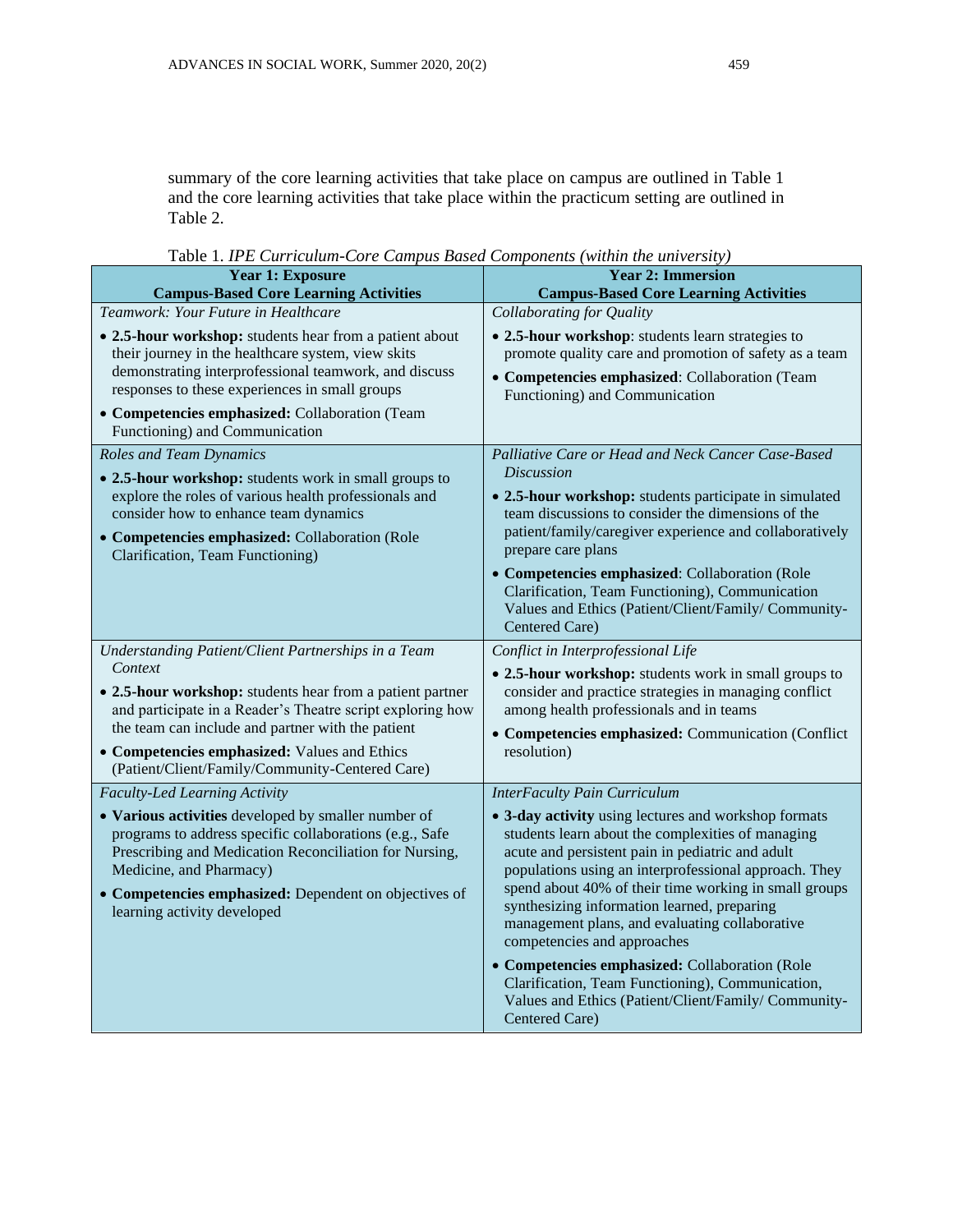Table 2. *IPE Curriculum - Core Practice Based Components (Field Placement) Flexible Activities*

- *Shadowing a Team Member (Exposure)* Self-directed 3- hour activity where students interview and shadow two team members and complete a briefing, debriefing and reflective assignment.
- *Analyzing Interprofessional Interactions with Team Members (Immersion)* Self-directed 1-hour activity where students analyze their interactions with another health care professional or those within a team using the Jefferson Team Observation Guide. They complete a briefing, debriefing, and reflective assignment.
- *Collaborating with Team Members (Immersion to Competence)* Self-directed 1-hour activity where senior students collaborate with a student from another profession or a team member to assess a patient, provide an aspect of care, or plan non-clinical activities.

# OR

• *Structured IPE Placement*

Students from various professional programs who have overlapping schedules while they are in practice settings participate in facilitated activities to develop team competencies over a period of several weeks.

## **Elective Learning Activities**

Approximately 60 IPE elective learning activities are offered annually. They have been designed to accommodate smaller groups of students (typically between 20 to 90). These activities are hosted on the university campus and in the Toronto area hospitals. Elective learning activities are developed with university faculty and/or IPE Leaders from the Toronto area network of teaching hospitals. Topics vary, allowing students to pursue areas of interest. Examples of campus-based activities include Dying and Death, the Health Mentor Program (student groups are paired with an individual experiencing a chronic health challenge), and Empowering Clients in an HIV Context. Examples of hospital-based electives include Sexual Assault and Domestic Violence, Suicide Risk Assessment, and Patients with Complex Needs: Listening as a Team. In each activity, faculty ensure that there is a good mix of professions so that discussions enable interprofessional learning. Faculty leaders in each of the health profession programs determine the minimum number of electives that their respective students must complete. A record of attendance is maintained, ensuring that all program requirements have been met. Although students have some choice around what elective learning activities they want to attend, there are minimum parameters that are determined by each health profession program. Ultimately, programs are responsible for curriculum choices for their students therefore, there is a measure of flexibility.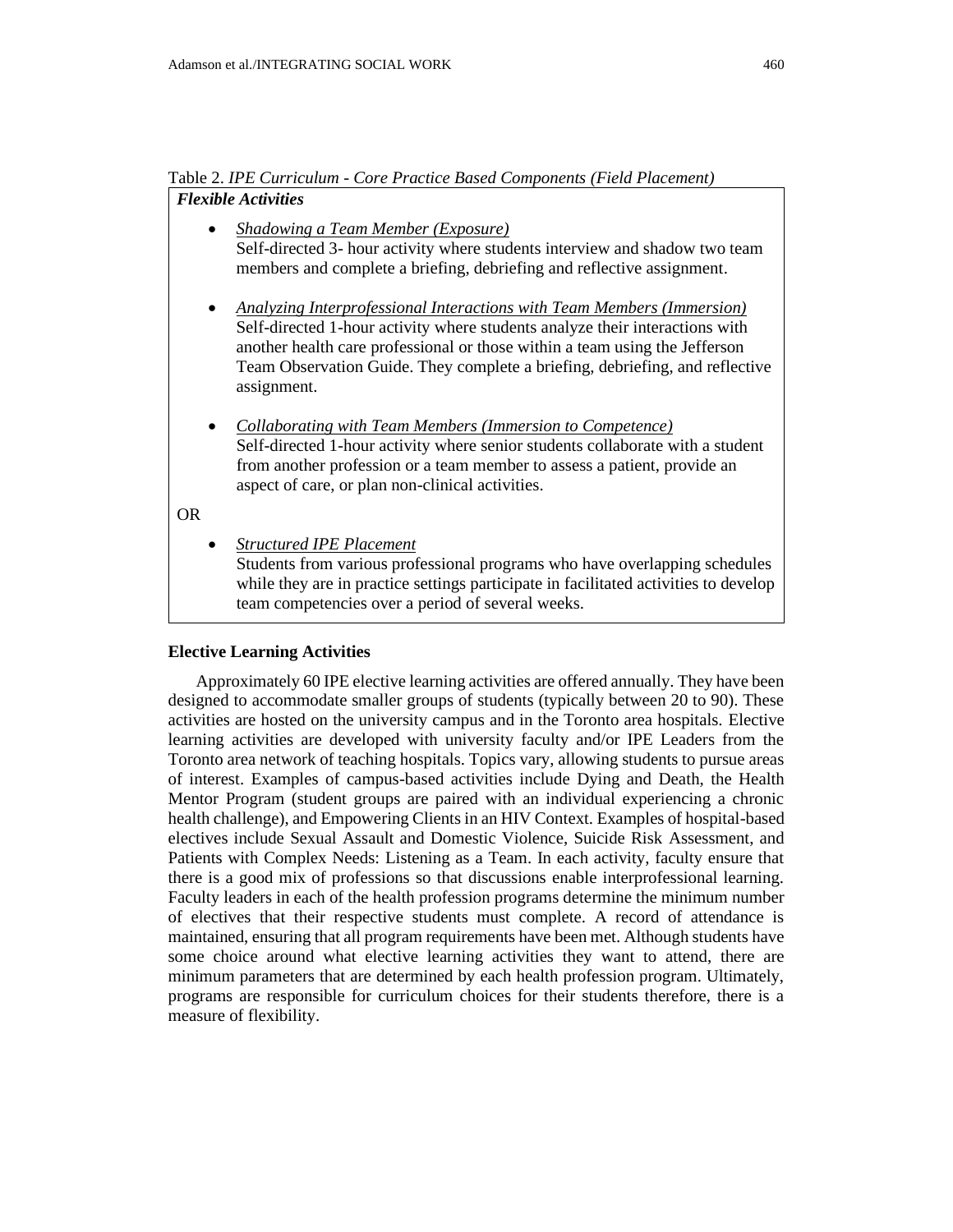Collaborative leadership is a distinct, higher-level competency addressed in the UT IPE curriculum. It encompasses shared decision-making and individual accountability, where the two components of task-orientation and relationship-orientation are balanced (CIHC, 2010). The development of collaborative leadership competencies may be best addressed through longitudinal experiences in the context of team engagement. For example, the following three longitudinal elective opportunities built within the UT IPE curriculum exemplify collaborative leadership and are popular with social work students:

- i) The Interprofessional Medical and Allied Groups for Improving Neighborhood Environments (IMAGINE). This interprofessional student-run community health initiative is designed to provide holistic care to the underserved and homeless populations of downtown Toronto, Ontario. The IMAGINE Clinic allows students to work in a collaborative team of students from disciplines such as Medicine, Nursing, Pharmacy, Physiotherapy, as well as Social Work to perform a collaborative assessment and co-create an interprofessional management plan for clients.
- ii) The IPE Senior Project learning activity. This activity involves a partnership between the IPE curriculum and community organizations. Organization representatives present an issue of concern that would benefit from an interprofessional perspective. Student teams work collaboratively throughout a term to understand the organization's culture and needs, and to develop a potential solution. They communicate their recommendations in a business presentation to a panel of organization representatives and faculty. An example of a recent partnership is with the Distress Centre where students developed support programs for survivors of youth suicide.
- iii) The Interprofessional Student Facilitator Education Program. This program is directed to senior students to support building of IPE facilitation competencies. Participating students focus on theory, key strategies, tools and specific learner-related issues. Students apply skills learned in two facilitation opportunities with experienced interprofessional educators, where they are increasingly involved in co-facilitation with another student and receive specific feedback to enhance their skill development.

#### **Program Requirements for Social Work Students**

The IPE program requirements are voluntary and are separate from the requirements for the MSW degree at UT. However, students participating in IPE will receive a certificate upon completion of the outlined social work IPE program requirements. There is a slight difference in the requirements for students admitted in the two-year MSW program (students without a BSW upon admission) versus students admitted in the one-year Advanced Standing MSW program (students with a BSW upon admission) as illustrated in Table 3.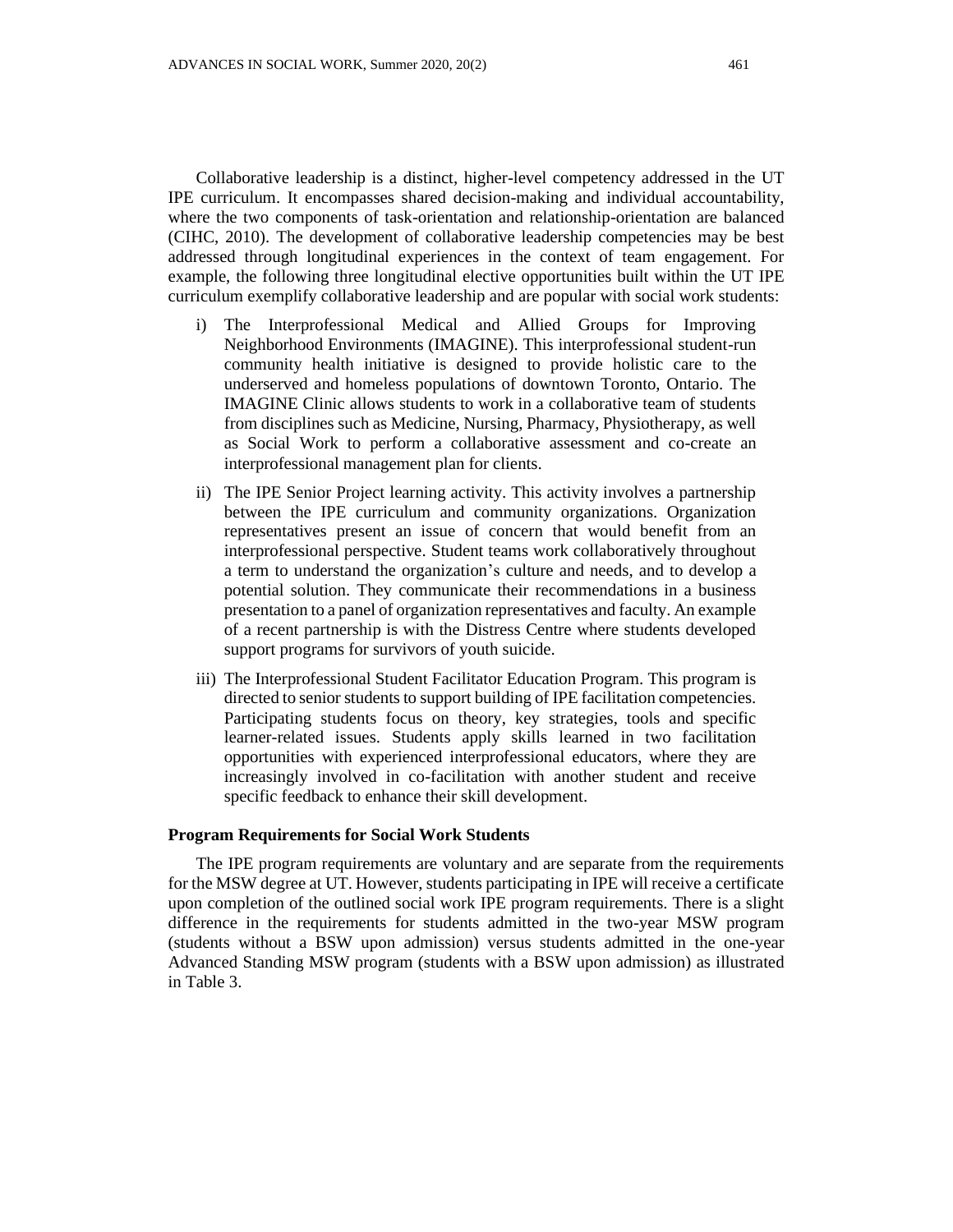|                       | Program      |                          |
|-----------------------|--------------|--------------------------|
| <b>IPE</b> Activities | Two-Year MSW | <b>Advanced Standing</b> |
| Core                  |              |                          |
| Elective Learning     |              |                          |

Table 3*. IPE Curriculum Program Requirements for Social Work*

To qualify for the certificate of completion, social work students in the two-year program must complete the following four core IPE activities: i) Teamwork: your future in interprofessional health care (completed in year one); ii) Conflict in interprofessional life (completed in year two); iii) Case-based: palliative care (completed in year two); and iv) Structured IPE placement or flexible components (completed in year two). Social work students who are in the Advanced Standing program are required to complete the same core activities as above, with the exception of i) Teamwork: your future in interprofessional health care. Social work students in both the two-year program, as well as the advanced standing program, must also complete a minimum of three elective learning activities.

Although this is the minimum requirement needed to achieve the certificate of completion, students are welcomed to enroll and participate in even more IPE learning activities. For example, one social work student in the two-year program completed a total of 19 IPE activities which far exceeded the minimum requirement of seven (four core and three electives). Upon completion of each IPE learning activity, students are sent an online evaluation survey to complete, which includes both quantitative and qualitative response options. Our aim below is to provide insight into some of the student experiences in IPE by sharing some of the evaluation data the organizers received anonymously through the online course evaluation tool for the core activities held 2018-2019.

#### **Overview of Social Work IPE Core Learning Activities**

#### *Teamwork: Your Future in Interprofessional Health Care*

In this introductory IPE learning activity, social work students join their peers from ten other professional programs who have all been assigned to small groups. They hear from an individual who has experienced the healthcare system and are challenged to consider how care could have been improved with greater collaboration among team members. They view two skits, one demonstrating adequate health care delivered in a multi-professional format with limited interaction among the various health professions, and a second where enhanced collaboration improves the patient/client experience. Following each component, students engage in discussions regarding their response and recommendations for better teamwork.

This introductory teamwork learning activity has a high participation rate of social work students because it has been embedded into the curriculum of an already existing MSW course. The evaluation for the Teamwork activity was completed by 111 social work students, with all students being in their first year of study. When asked what students liked best about this IPE activity, students identified numerous aspects of the event including the demonstrated skits and role play which enlivened the experience for them; the small group conversations, where they were able to meet new people from other professions, and the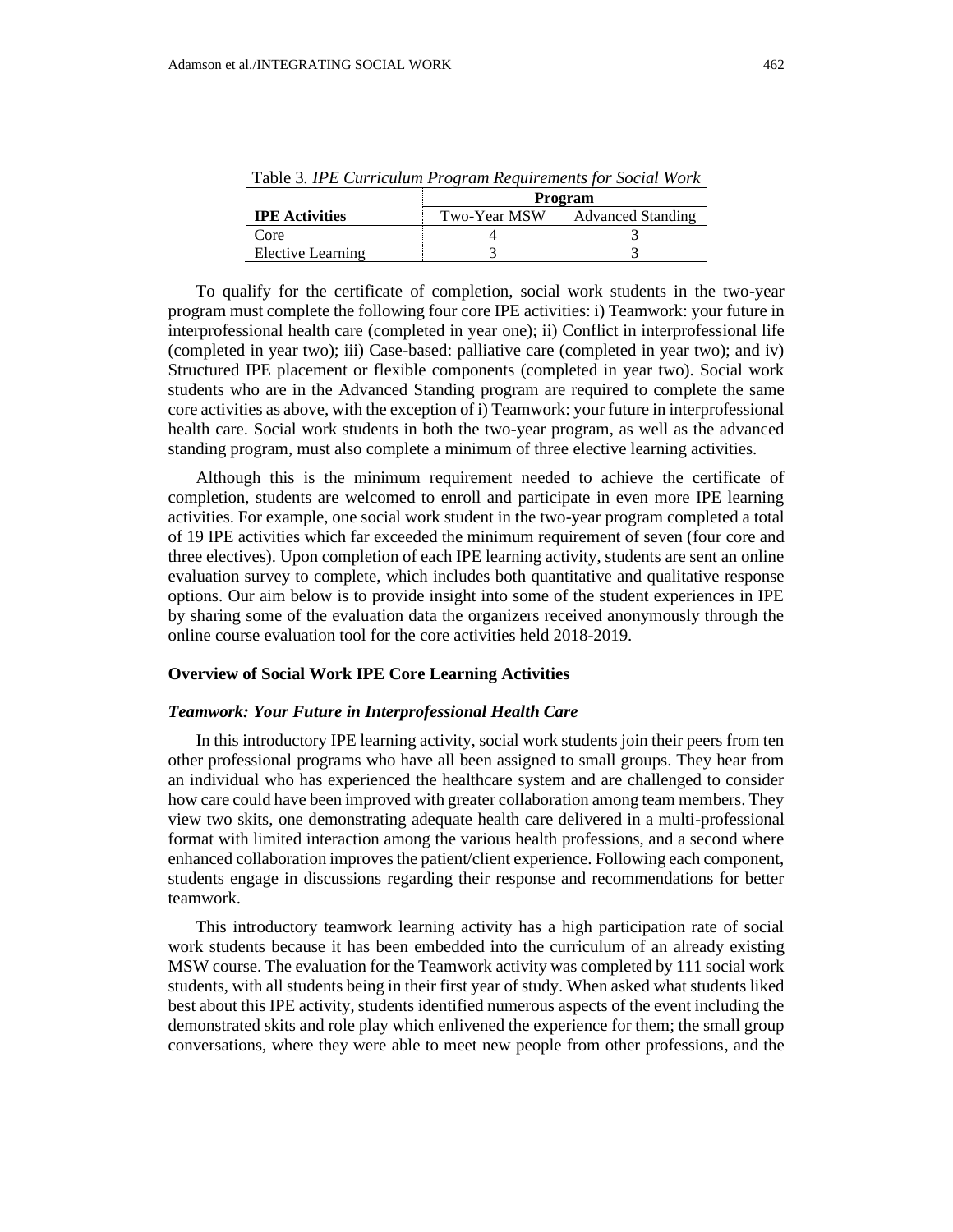opportunity to share insights from their respective professions with students in other health professions. When asked what students liked the least about the event, students overwhelmingly identified logistical issues related to the size of the collaborative groups to which they were assigned. For example, some students felt overwhelmed by the number of students in the room. Although a rich learning opportunity, the most frequent recommendation given by students on how to improve this activity was to have smaller groups and fewer students in the room.

# *Conflict in Interprofessional Life*

Within the activity titled Conflict in Interprofessional Life, students assess their own conflict styles and reflect in student teams on their responses to interprofessional conflict. Through review and roleplay of an interprofessional team conflict, they consider professional perspectives and apply communication tools to find common ground. Working with other health professional students, social work students debrief on the key learnings and practices that they can apply in different team contexts.

In asking students to identify what they liked best about the Conflict in Interprofessional Life event, social work students described both content as well as the group processes. For example, students suggested that the conversations were engaging and were well facilitated which enhanced effective communication amongst the student group members. Additionally, students described that they liked the opportunities for discussion and role play that were embedded in this activity. When asked what they learned in the Conflict in Interprofessional Life event that applies to future practice, social work students stated that they learned a number of applicable skills including: building effective communication with interdisciplinary teams, skills needed to nurture collaboration, and the ability to identify and prevent future conflict in interprofessional teams. Students also enjoyed the opportunity for personal reflection which enabled them to identify and better understand their own individual style of managing conflict and how it might apply to negotiating difficult circumstances around patient care.

## *Case-Based: Palliative Care*

In this simulated team meeting, social worker students and their peers represent their professional perspectives in sharing information and management planning. Participation fosters a sense of preparedness for a subsequent "patient/client/family meetings" involving a client with advanced disease. Students gain insight into an interprofessional team approach to delivering care and maintaining quality of life, by exploring relevant issues as well as team dynamics enhancing optimal care.

Of the 24 social work students who completed the on-line IPE evaluation for the Palliative Care event, 22 of them were in the two-year social work program and two students were in the Advanced Standing MSW program. When asked what students liked best about the Palliative Care activity, students highlighted that they enjoyed the interactive case-based approach of this event that was done in a way whereby all professions were able to contribute to the discussion. In response to the question asking students what they learned from the Palliative Care event that they will apply in their future practice, students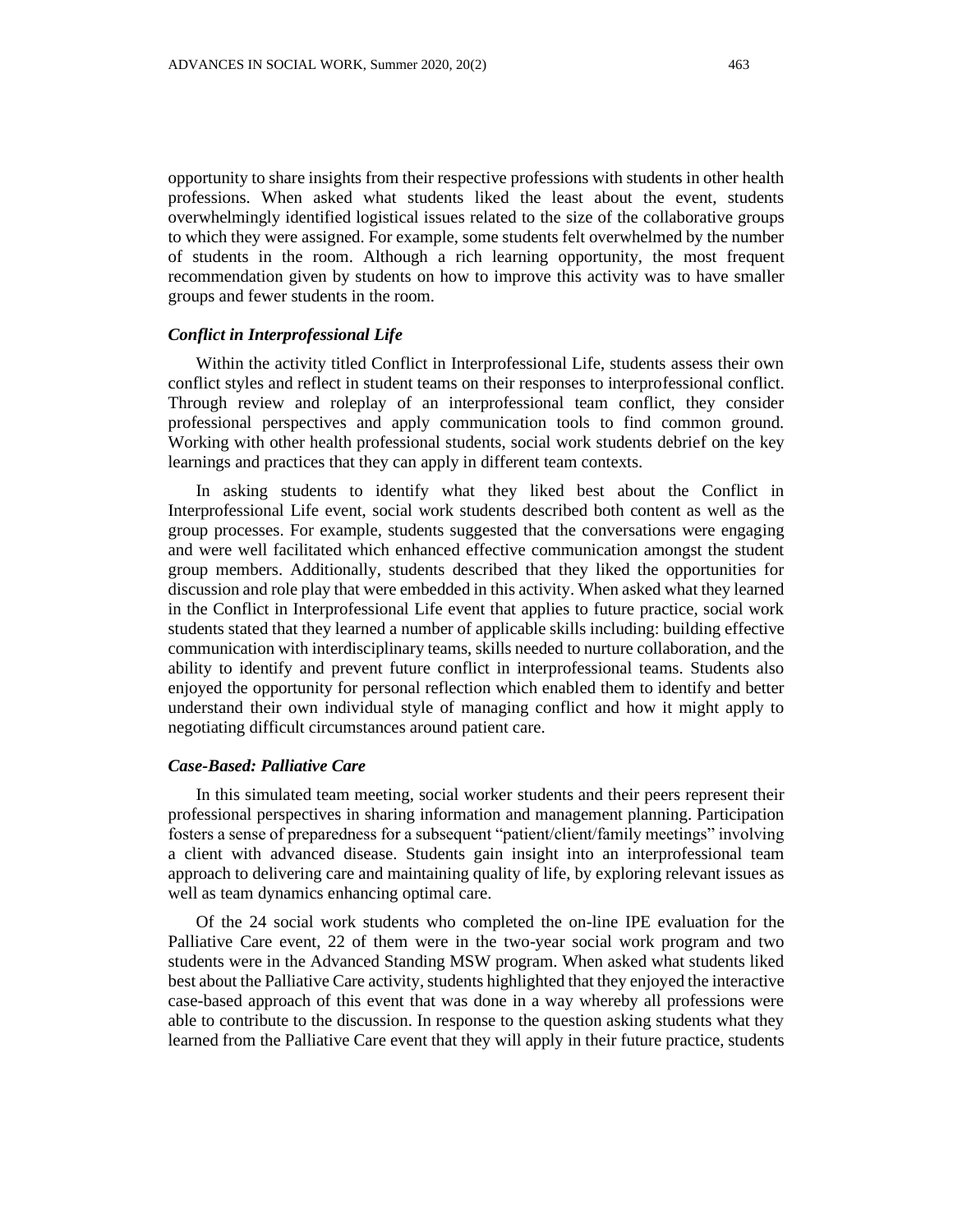highlighted that they had a better understanding about the importance of teamwork, the goals of palliative care, how to develop a collaborative plan of care, and lastly, that interprofessional teams can be non-hierarchical and respectful. Social work students reported that this learning activity was very relevant to their profession. When asked how the Palliative Care event could be improved, again students highlighted the logistical issues including the need to have more time because students felt that it was a little too short. Some students, however, indicated that the Palliative Care learning activity was their favorite IPE event of the entire IPE curriculum.

Across all IPE core activities, social work students emphasized the benefits of the interactive approaches to learning. The engaging format of learning helped to model for students some of the conversations, communication styles, collaborative goal attainment, and case-based assessments that are inherent to interprofessional practice. The key challenges that social work students identified across the core activities largely pertained to logistical issues such as group size, timing, and environmental issues.

## **Mitigating Challenges to Enhance Social Work's Integration in IPE**

Though the UT IPE provides a robust opportunity for students from social work and other health disciplines, there are some challenges that exist with integrating social work in a healthcare-focused IPE program. By identifying and exploring these challenges, our aim is to help better prepare the development of future IPE programs, and to propose ideas that will further enhance the development of collaborative competencies within social work education.

## **Scheduling of IPE Activities**

Logistics such as scheduling of activities are essential considerations that can help facilitate student engagement or deter participation (Borduas et al., 2006; West et al., 2016). A significant challenge for IPE organizers at UT is coalescing the various schedules and requirements of all the professional health schools given the large numbers of students across each of the disciplinary programs who participate in IPE. Although seemingly rudimentary, the logistics of scheduling requires considerable attention in order to ensure effective representation from the range of health disciplines in order to achieve optimal group sizes and group balance (Jones & Phillips, 2016; Kahaleh et al., 2015; Oandason & Reeves, 2009).

One of the challenges for social work is that clinical placement schedules can create an obstacle to broad participation in IPE activities (Rubin et al., 2017). Social work students at UT, like elsewhere, have a very rigorous 8 month, 3 days a week, clinical practicum whereby they are embedded off-campus within an organization. Clinical practicum for social work students begins in September and ends in April of the following year. Some curriculum activities such as Conflict in Interprofessional Life, take place on days when most of the social work students are in their practicum placements which means that they are in a clinical practicum located off-campus on those days. Travelling back to the university campus in order to engage in IPE activities can act as a logistical deterrent, especially if their placement sites are far from the university. One of the ways that we are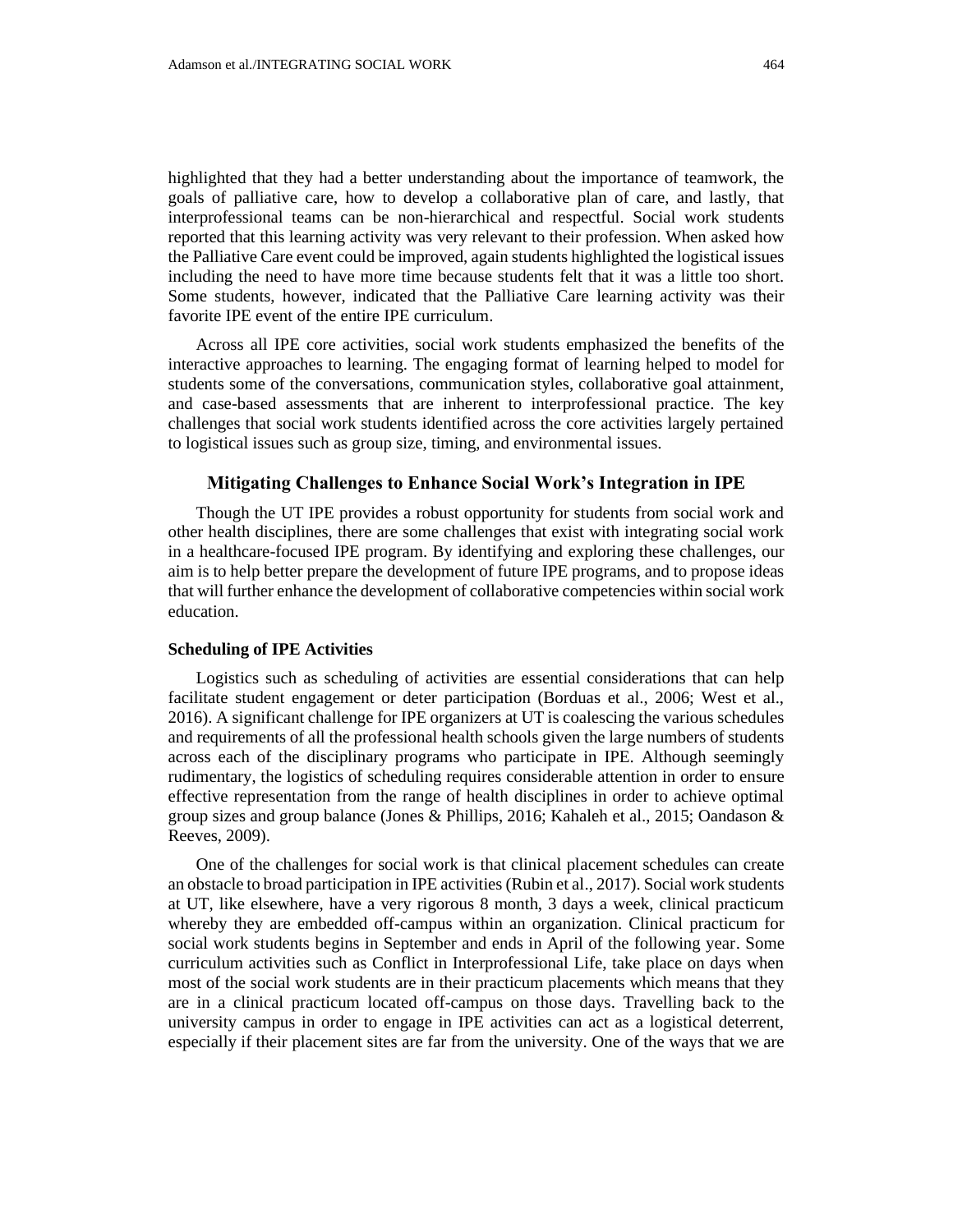striving to resolve this challenge is to educate practicum supervisors about IPE so that they may allow students some flexibility in their clinical practicum in order to attend IPE events. Additionally, at UT we are exploring ways of having social work students complete IPE activities within their clinical practice settings in order to facilitate more engagement from those students who are unable to make it to IPE events due to logistical reasons. Given the length of social work placements in practice settings, these flexible activities hold a great deal of promise. Social work faculty representatives involved in IPE are collaborating with the Centre of Interprofessional Education (CIPE) about how to develop and structure activities within clinical practicum settings to better meet the needs of social work students who may not be able to attend on-campus IPE events. Perhaps one area for future exploration is to determine how to offer some aspects of the IPE curriculum in an on-line format while still maintaining the richness and intent of collaborative learning (Bluteau et al., 2017). The UT faculty have been experimenting with a few learning activities that are offered fully online and some that are blended opportunities. The emergence of the COVID 19 pandemic has accelerated this evolution to a full-scale online learning curriculum, complementing large scale core activities and small-scale electives. These online synchronous video-conferenced activities required the innovation of new facilitation and logistic strategies given the potential screen fatigue of sitting in front of computers for long periods of time, which could pose a risk to student engagement. New virtual engagement strategies included videoconferencing norms, stretch breaks, team simulation videos, realtime polling, and the use of chat boxes/reaction to encourage participation. Through the use of large group teaching, interprofessional small group virtual breakouts and virtual IPE facilitation training, the UT IPE program has managed to maintain student evaluation scores that have met or exceeded past scores. Students have also appreciated the benefits of accessibility, while maintaining social distancing requirements and eliminating past barriers of geography, and travel. However, the impact of online learning needs further exploration beyond simply student satisfaction, as engagement can vary or remain "hidden" as even with encouragement, not all students will be present via video camera. We are continuing to seek creative ways of engaging students, such as an on-line game that can be a source of learning about the roles of a range of interprofessional healthcare providers. There will be much to learn about the impact of virtual IPE experiences within academic settings.

## **Strengthening Social Work Professional Leadership for IPE**

There is a role for social work's professional leadership bodies to help strengthen social work's engagement in IPE. Mathews et al. (2011) demonstrated the powerful influence that regulating bodies have in the development of IPE. IPE has been incorporated into health education and practice to the extent that is thus far in part because professional regulating bodies have incorporated IPE into accrediting requirements (Mathews et al., 2011). In order for schools of social work in Canada and the United States to further implement and promote IPE, we encourage social work regulators to consider strengthening requirements for IPE. We also strive to develop a network of social work leaders who are driving IPE across Canada, the United States, and elsewhere internationally. We encourage social work leaders across universities to embrace opportunities that enable us to dialogue about our shared interest in IPE, describe the multitude of ways that social work supports and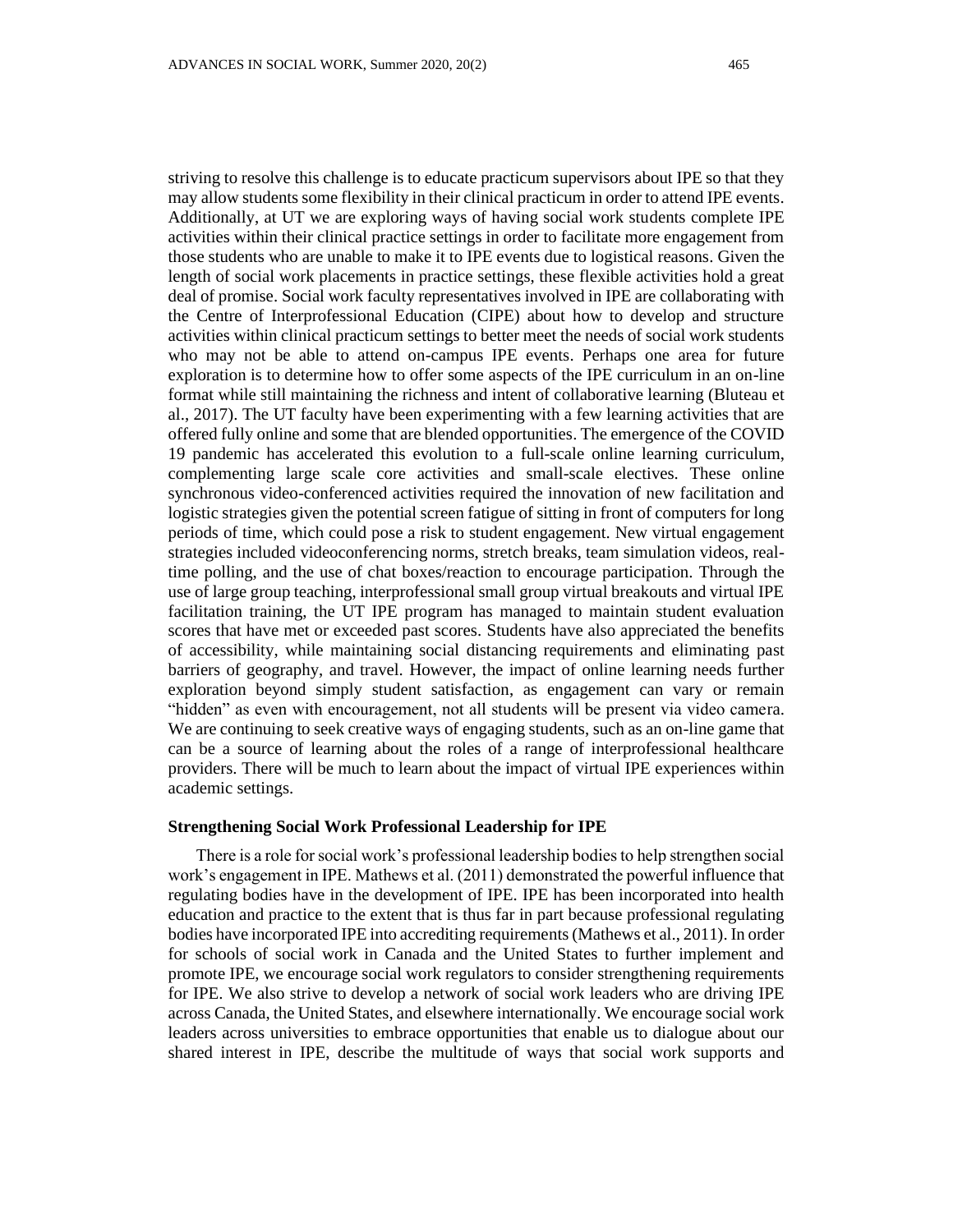includes IPE in curricula. At UT we are currently exploring ways that we can help drive a leadership network such as this. Developing this community, will help establish a current state of IPE specific to social work as well as position the profession to strategically plan for advocacy towards accreditation requirements.

## **Creating Meaningful Learning Experiences for Social Work**

Learners' reactions to IPE are more favorable when students perceive there to be a direct link between their current educational experiences and their future practice (Oandasan & Reeves, 2005). Social work students engaged in IPE learning activities need to feel that IPE is important to their profession-specific learning (Lucasa et al., 2020; Oandasan  $\&$  Reeves, 2005). This means that there should be strong themes of social justice and other psychosocial components connected to the IPE opportunity. It also needs to be evident to social work students that curriculum goals and the collaborative competencies are relevant to their immediate learning needs and future social work practice (de Saxe Zerden et al., 2019; Oandasan & Reeves, 2005). Michalec et al. (2017) found that elements that were internal and external to IPE programs such as assignments, anticipatory socialization, and insufficient professional identity formation were found to impact students' perceptions of IPE programs and possibly their engagement with IPE goals. They added that factors related to an IPE program's structure and implementation, as well as factors outside the program, may affect students' perceptions and willingness to engage in IPE (Michalec et al., 2017). To demonstrate relevancy to social work practice, IPE curriculum needs to be inclusive of elements related to psychosocial risk and protective factors; behavioral health assessment, screening, and intervention; social determinants of health; population health; social justice, population health; and cultural inclusivity (Rubin et al., 2017; de Saxe Zerden et al., 2019). Social work educators, including those acting as IPE faculty representatives, play a critical role in helping to develop and ensure that IPE curriculum is inclusive of critical content and reflective insight required for social work students' future practice (Rubin et al., 2017; de Saxe Zerden et al., 2019).

#### **Mandatory or Elective IPE Participation**

There are variations in how IPE can be embedded in the overall program curriculum which can influence students' perceived status of the educational offerings (Oandasan & Reeves, 2005; West et al., 2016). For examples, there are benefits to having IPE offered as both formal and informal components of the overall disciplinary curriculum, as well as mandatory or elective participation (Oandasan & Reeves, 2005; Walmsley et al., 2018). One of the challenges faced with the UT IPE is that participation in the IPE curriculum is voluntary for social work students, which means that it is an elective on top of the existing social work program curriculum. This is unlike the other various other disciplines (Medicine, Nursing, Occupational therapy, Pharmacy, etc.) that require students to complete IPE as a mandatory component of their professional curriculum. The challenge that this creates is that although social work has been participating in the broader UT IPE program for nearly two decades, the level of engagement of social work students is less than students from the other health disciplines. When IPE is not a mandatory component of the social work program, the importance of IPE becomes a tough sell to students and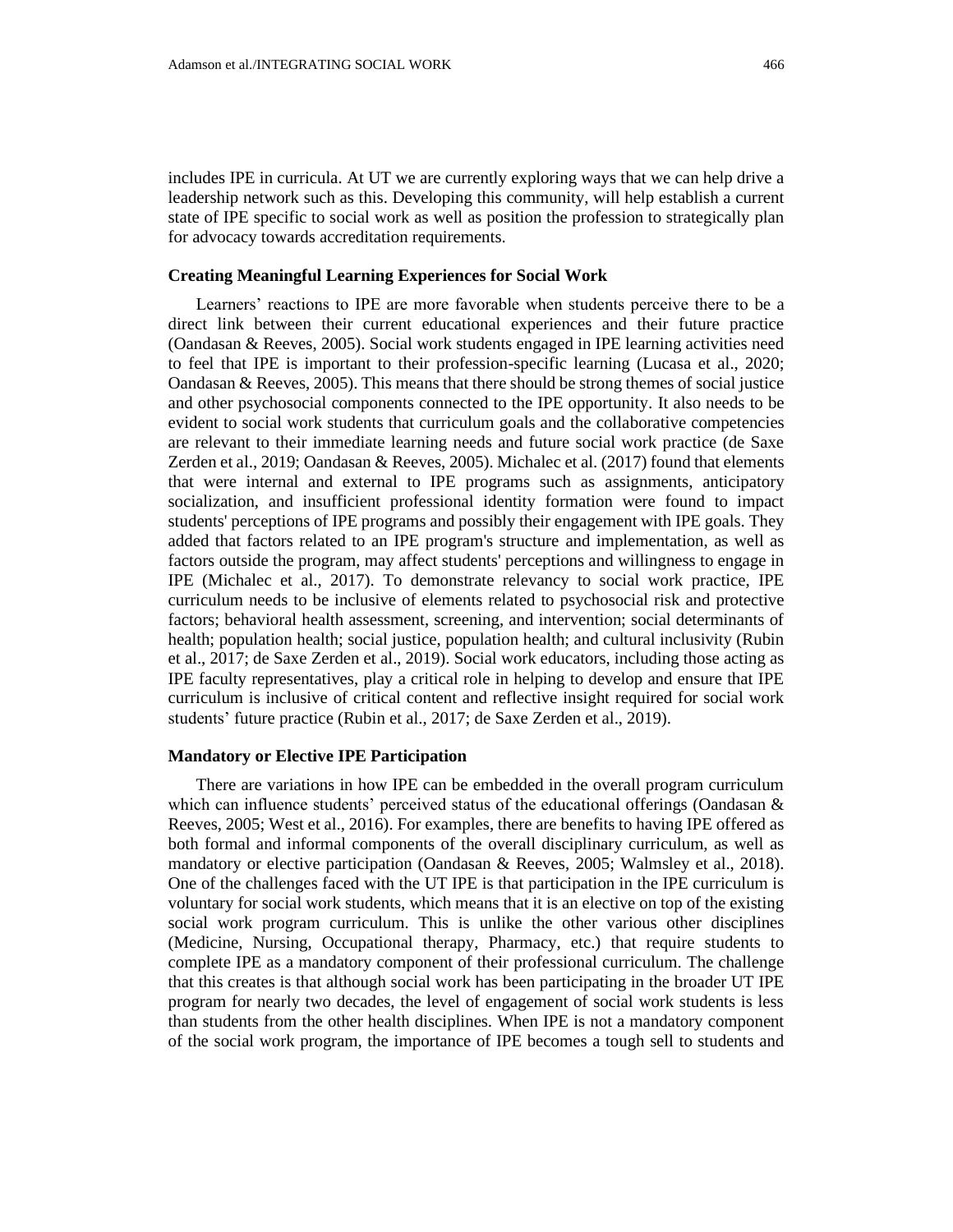requires considerable faculty encouragement to engage students (Mladenovic & Tilden, 2017; Oandasan & Reeves, 2005). This creates several challenges. First, IPE does not have as widespread of a reach across social work as it does for other health disciplines which means that social work students may not be as fully prepared for practice in healthcare settings as they could be (de Saxe Zerden et al., 2019). Logistically, this creates difficulties to construct IPE student groups that are representative of all health disciplines when there is a drastic range of participation numbers from each of the health disciplines. When students from other health disciplines do not have adequate exposure to the role of social work in the range of IPE activities, it may then perpetuate some of the barriers that social workers have historically faced in healthcare contexts (de Saxe Zerden et al., 2019). At UT, we are seeking to resolve this barrier by exploring ways to integrate IPE into existing courses so we can ensure IPE is not an add-on but part of foundational component of social work's professional education. Our aim is to increase IPE learning activites as mandatory components of social work courses while still enabling students to have choice about the range and depth that they wish to pursue (Mladenovic & Tilden, 2017; Oandason  $\&$ Reeves, 2005.

### **The Role of Social Work Faculty Driving Student Involvement of IPE**

Faculty play an essential role in creating an environment that is conducive to the goals of IPE, acting as role models by demonstrating IPE principles in teaching, and helping to engage students' enthusiasm to participate in IPE specific events (Borduas et al., 2006; Lindqvist et al., 2019; Oandason & Reeves, 2009). Faculty beliefs about IPE can be an inhibitor or facilitator to IPE adoption within the school of social work because students are influenced by values and behaviors modeled by their mentors (Wike et al., 2019). Two members of the social work faculty act as IPE representatives at UT. The role of the faculty representatives is to help contribute to the development of IPE curriculum, address logistical needs of IPE planning relevant for social work, promote IPE learning activities to the social work student body, and act as a liaison for social work students who may have questions or wish to discuss IPE. Faculty attitudes, knowledge, and skills help promote or contribute to the involvement of IPE (Borduas et al., 2006; Sundberg et al., 2019).

The two authors (KA/RA) who are currently acting as the UT social work faculty representatives for IPE bring an expertise of collaboration in healthcare from our own clinical practice experience and research domains. This specialized knowledge is an asset to understanding the range of challenges that social work students, like social workers in healthcare, encounter when integrating into teams with a range of different disciplinary perspectives (de Saxe Zerden et al., 2018). It is important to note, however, that there are a range of specializations within social work. For example, at UT there are six field of study specializations that social work students can choose from including: Mental Health and Health; Gerontology; Children and Families; Indigenous Trauma and Resilience; Social Justice and Diversity; and Human Services Management and Leadership. It may be easier for students and faculty to see the relevance of IPE as it relates to healthcare collaboration, and less so for other areas within which social work practices (Olenick et al., 2019). However, as faculty representatives we advocate for the inclusion of social work students from across all social work fields of study in IPE and strongly believe in the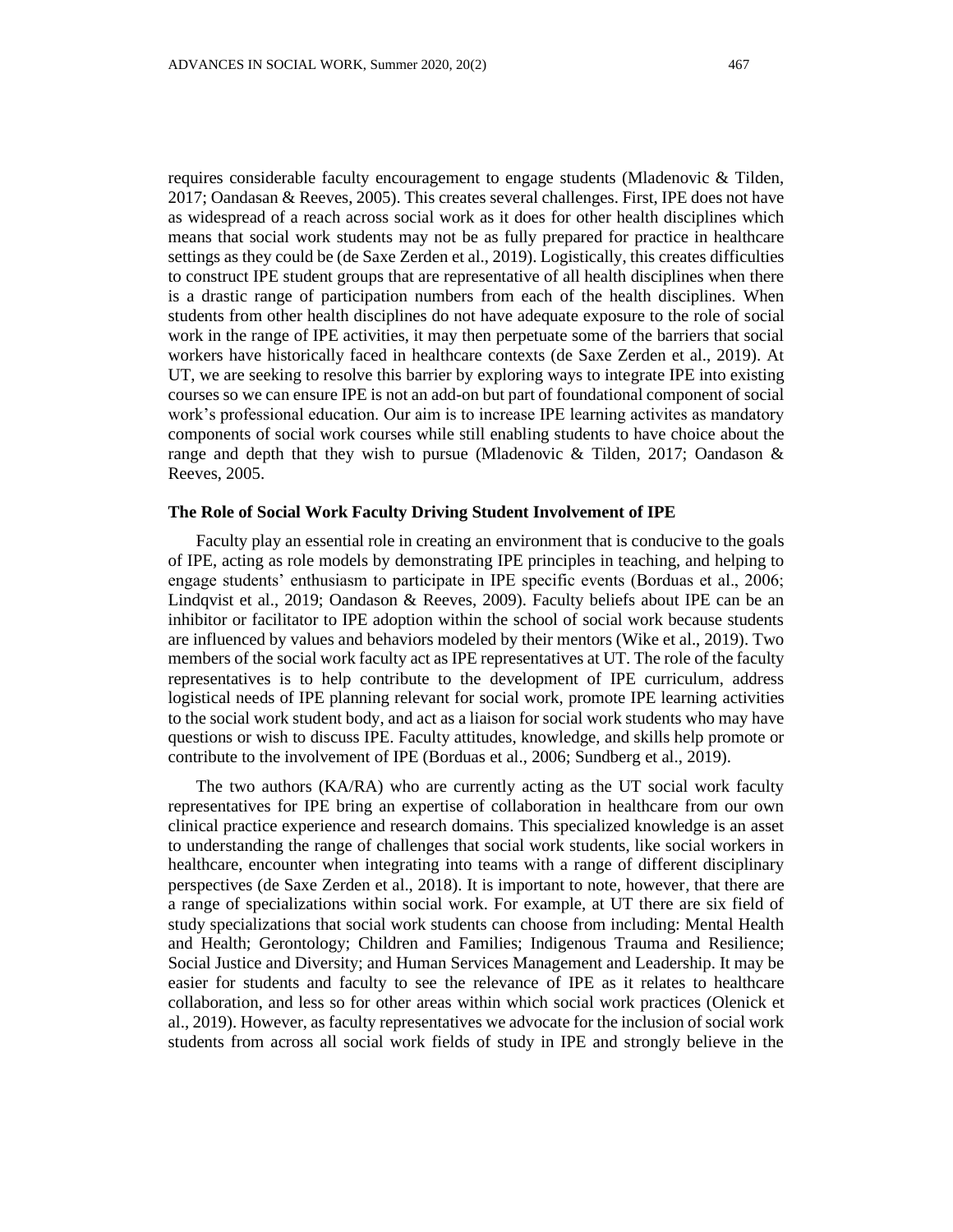importance of preparing all social work students with the skills and capacity to collaborate effectively on interprofessional teams. VanKuiken et al. (2016) suggested that advancing IPE from isolated initiatives to an interprofessionally integrated program requires commitment from a dedicated group of social work faculty from across multiple streams or specializations.

To be effective, faculty representatives need to have developed skills for nontraditional teaching methods including interdisciplinary problem-based learning and have knowledge and skills to design and help implement IPE activities (Bordus et al., 2006; Doll et al., 2018). At the organizational level, universities can help support faculty in the development of these skills and allocation of time to adequately participate as IPE representatives (Borduas et al., 2006; Mladenovic & Tilden, 2017). At UT, faculty are provided with a range of teaching supports through the Centre for Teaching Support & Innovation and other opportunities that can help in the development of this foundation. For example, UT has a five-day ehpic™ program (Educating Health Professionals in Interprofessional Care) meant to teach community healthcare professionals and university faculty about IPE and collaboration. The program as it stands is an internationally acclaimed program that can be customized and locally contextualized so that it is tailored to address the needs of a respective organization or audience. IPE Facilitator workshops target faculty and clinicians who are interested in facilitating IPE learning activities within the curriculum. Tailoring and maximizing the use of this local resource for a social work audience may further demonstrate that IPE can be creatively shaped by social work values of social justice and equity. Lastly, UT faculty representatives from all health disciplines regularly meet and have formal and informal opportunities to develop these skills through participation with UT IPE Curriculum.

## **Conclusion**

Universities are poised to make a significant contribution towards the creation of a new generation of workers in health and social care systems. Future generations of social work students will be part of the next iteration of a modernized system. Social work educators should place a high priority on IPE, given the important role that social workers play within the health and social care systems. Though social work educators have been meaningfully involved in IPE for at least a decade, there is opportunity for social work educators to further strengthen their influence on IPE within university integrated programs, by seeking greater flexibility of IPE programming, strengthening social work faculty leadership presence in IPE, reflecting on the mandatory nature of social work student participation in broad based university programming, and supporting the training of social work faculty across multiple specializations to drive broad adoption of IPE within the profession.

#### **References**

Al-Sheikh , M., & Hmoud, M. ( 2018). Interprofessional Faculty Development Program: ESHPE model. *Journal of Interprofessional Education and Practice*, *12*, 29-32 <https://doi.org/10.1016/j.xjep.2018.05.003>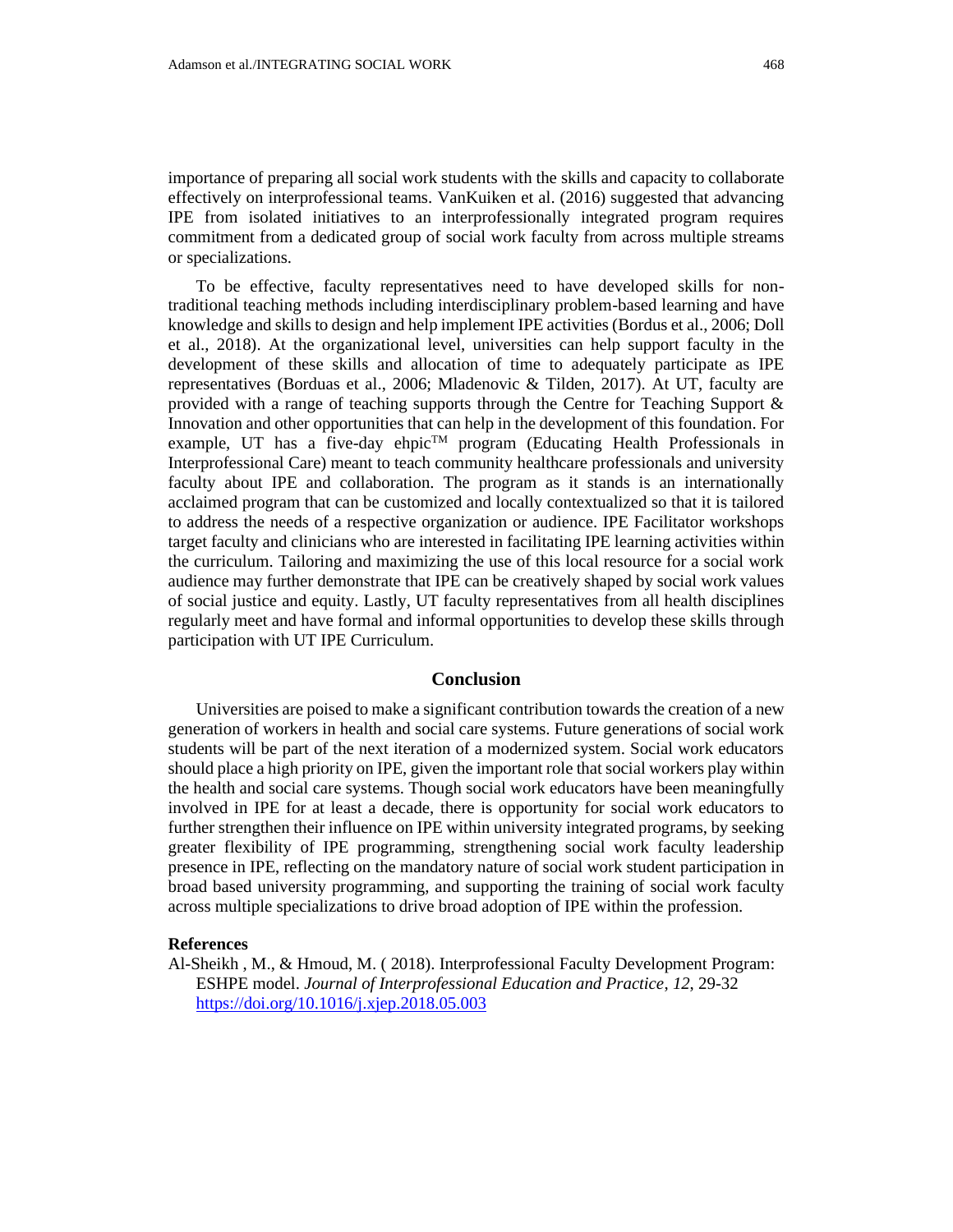- Ambrose-Miller, W., & Ashcroft, R. (2016). Challenges faced by social workers as members of interprofessional collaborative healthcare teams. *Health & Social Work*, *41*(2), 101-109. <https://doi.org/10.1093/hsw/hlw006>
- Anderson, O., August, E., Goldberg, P., Youatt, E., & Beck, A. (2019). Developing a framework for population health in interprofessional training: an interprofessional education module. *Front Public Health*, *7*(58), 1-8. <https://doi.org/10.3389/fpubh.2019.00058>
- Archibald, P., & Estreet, A. (2017). Utilization of the interprofessional education, practice and research model in HBCU social work education. *Journal of Human Behavior in the Social Environment*, *27*(5), 450-562. <https://doi.org/10.1080/10911359.2017.1292981>
- Ashcroft, R., McMillan, C., Ambrose-Miller, W., McKee, R., & Brown, J. B. (2018). The emerging role of social work in primary health care: A survey of social workers in Ontario Family Health Teams. *Health & Social Work*, *43*(2), 109-117.
- Barr, H. (1998). Competent to collaborate: Towards a competency-based model for interprofessional education. *Journal of Interprofessional Care*, *12*(2), 181-187. <https://doi.org/10.3109/13561829809014104>
- Bluteau, P., Clouder, L., & Cureton, D. (2017). Developing interprofessional education online: an ecological systems theory analysis. *Journal of Interprofessional Care*, *31*(4), 420-428.<https://doi.org/10.1080/13561820.2017.1307170>
- Borduas, F., Frank, B., Hall, P., Handfield-Jones, R., Hardwick, D., Ho, K., Jarvis-Selinger, S., Lockyer, J., Lauscher, H., MacLeod, A., Robitaille, M. A., Rouleau, M., Sinclair, D., & Wright, B. (2006). Facilitating the integration of interprofessional education into quality health care: Strategic roles of academic institutions. Prepared for Health Canada.<https://doi.org/10.1097/acm.0b013e3181850a75>
- Buring, S., Bhushan, A., Broeseker, A., Conway, S., Duncan-Hewitt, W., Hansen, L., & Westberg, S. (2009). Interprofessional education: Definitions, student competencies, and guidelines for implementation. *American Journal of Pharmaceutical Education*, *73*(4), 1-8.<https://www.ncbi.nlm.nih.gov/pmc/articles/PMC2720355/pdf/ajpe59.pdf>
- Canadian Interprofessional Health Collaborative. (2010). A National Interprofessional Competency Framework[. http://ipcontherun.ca/wp](http://ipcontherun.ca/wp-content/uploads/2014/06/National-Framework.pdf)[content/uploads/2014/06/National-Framework.pdf](http://ipcontherun.ca/wp-content/uploads/2014/06/National-Framework.pdf)
- Charles, G., Barring, C. V., & Lake, S.  $(2011)$ . What's in it for us? Making the case for interprofessional field education experiences for social work students. *Journal of Teaching in Social Work*, *31*, 579-593. <https://doi.org/10.1080/08841233.2011.615265>
- de Saxe Zerden, L., Lombardi, B. M., Fraser M. W., Jones, A., & Rico, Y. G. (2018). Social Work: Integral to Interprofessional education and integrated practice. *Journal of Interprofessional Education and Practice*, *10*, 67-75. <https://doi.org/10.1016/j.xjep.2017.12.011>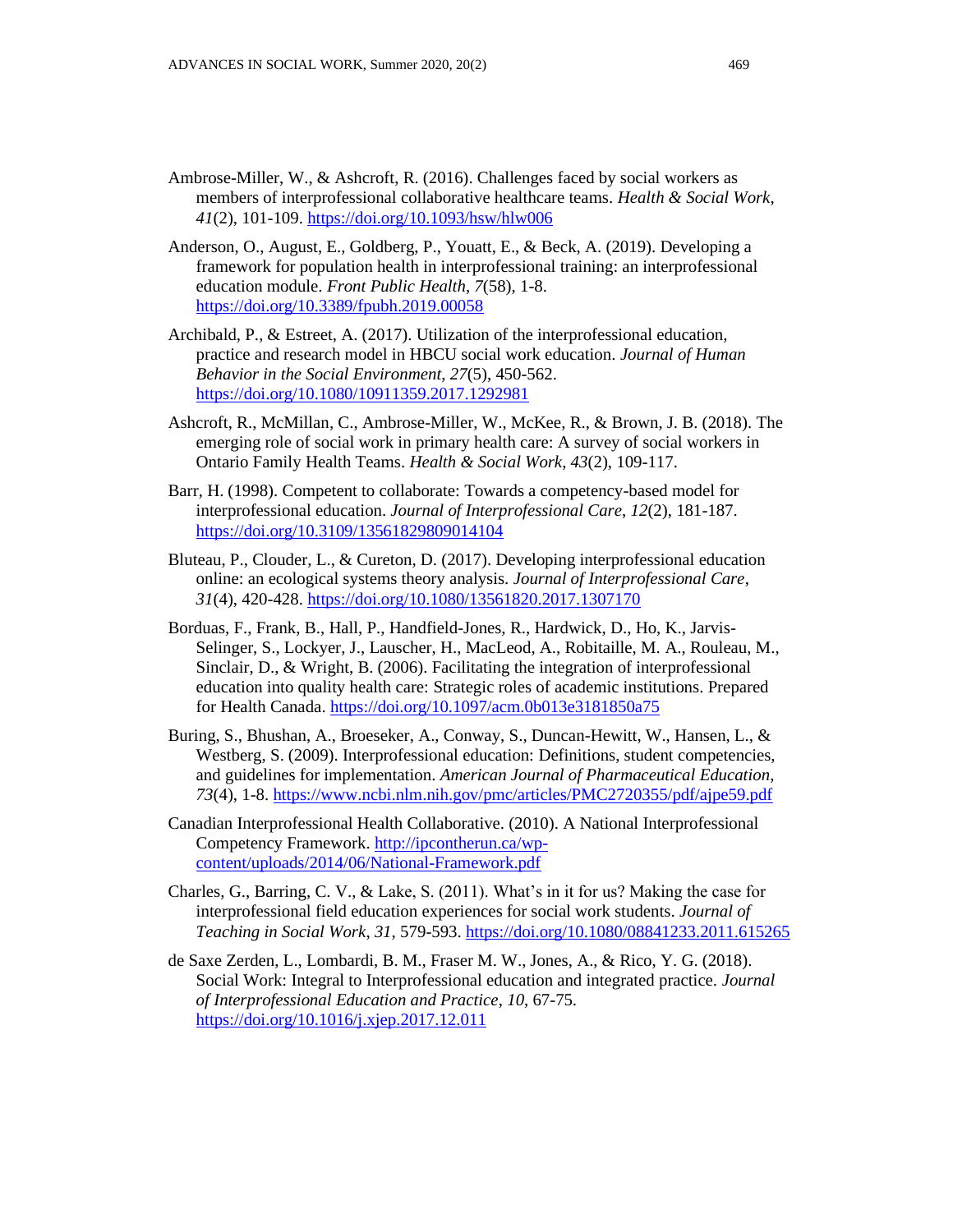- de Saxe Zerden, L., Lombardi, B. M., & Richman, E. L. (2019). Social workers on the interprofessional integrated team: Elements of team integration and barriers to practice. *Journal of Interprofessional Education & Practice*, *17*, 100286. <https://doi.org/10.1016/j.xjep.2019.100286>
- Doll, J., Maio, A., & Potthoff, M. (2018). Epic failure: Lessons learned from interprofessional faculty development. *Perspectives on Medical Education*, *7*, 408- 411.<https://doi.org/10.1007/s40037-018-0488-8>
- Donnelly, C., Ashcroft, R., Mofina, A., Bobbette, N., & Mulder, C. (2019). Measuring the performance of interprofessional health care teams: Understanding the teams perspective. *Primary Health Care Research & Development*, *20*, 1-8. <https://doi.org/10.1017/s1463423619000409>
- Frenk, J., Chen, L., Bhutta, Z., Cohen, J., Crisp, N., Evans, T., Fineberg, H., Garcia, P., Ke, Y., Kelley, P., Kistnasamy, B., Meleis, A., Naylor, D., Pablos-Mendez, A., Reddy, S., Scimshaw, S., Sepulveda, J., Serwadda, D., & Zurayk, H. (2010). Health professionals for a new century: Transforming education to strengthen health systems in an interdependent world. *The Lancet*, *376*, 1923-1958. [https://doi.org/10.1016/s0140-6736\(10\)61854-5](https://doi.org/10.1016/s0140-6736(10)61854-5)
- Hellquist, K., Bradley, R., Grambart, S., Kapustin, J., & Loch, J. (2012). Collaborative practice benefits patients: An examination of interprofessional approaches to diabetes care. *Health, Interprofessional Practice & Education*, *1*(2), 1-8. <https://doi.org/10.7772/2159-1253.1017>
- Interprofesssional Education Collaborative. (2016). *Core Competencies for Interprofessional Collaborative Practice: 2016 Update*. Author. <https://hsc.unm.edu/ipe/resources/ipec-2016-core-competencies.pdf>
- Institute of Medicine. (2015). *Measuring the impact of interprofessional education on collaborative practice and patient outcomes*. The National Academies Press: <https://www.ncbi.nlm.nih.gov/books/NBK338360/>
- Jones, B., & Phillips, F. (2016). Social Work and Interprofessional education in health care: A call for continued leadership. *Journal of Social Work Education*, *52*(1), 18- 29. <https://doi.org/10.1080/10437797.2016.1112629>
- Kahaleh, A., Danielson, J., Franson, K., Nuffer, W., & Umland, E. (2015). An interprofessional education panel on development, implementation, and assessment strategies. *American Journal of Pharmaceutical Education*, *79*(6), 1-10. <https://www.ncbi.nlm.nih.gov/pmc/articles/PMC4584370/pdf/ajpe79678.pdf>
- Kobayashi, R., & Fitzgerald, C. (2017). Teaching note Asserting social worker's role in developing an interprofessional education project*. Journal of Social Work Education*, *53*(4), 737-743.<https://doi.org/10.1080/10437797.2017.1284627>
- Lindqvist, S, Vasset, F. Iversen H. P., Almas S. H., Willumsen, E., & Ødegård. (2019). University teachers views of interprofessional learning and their role in achieving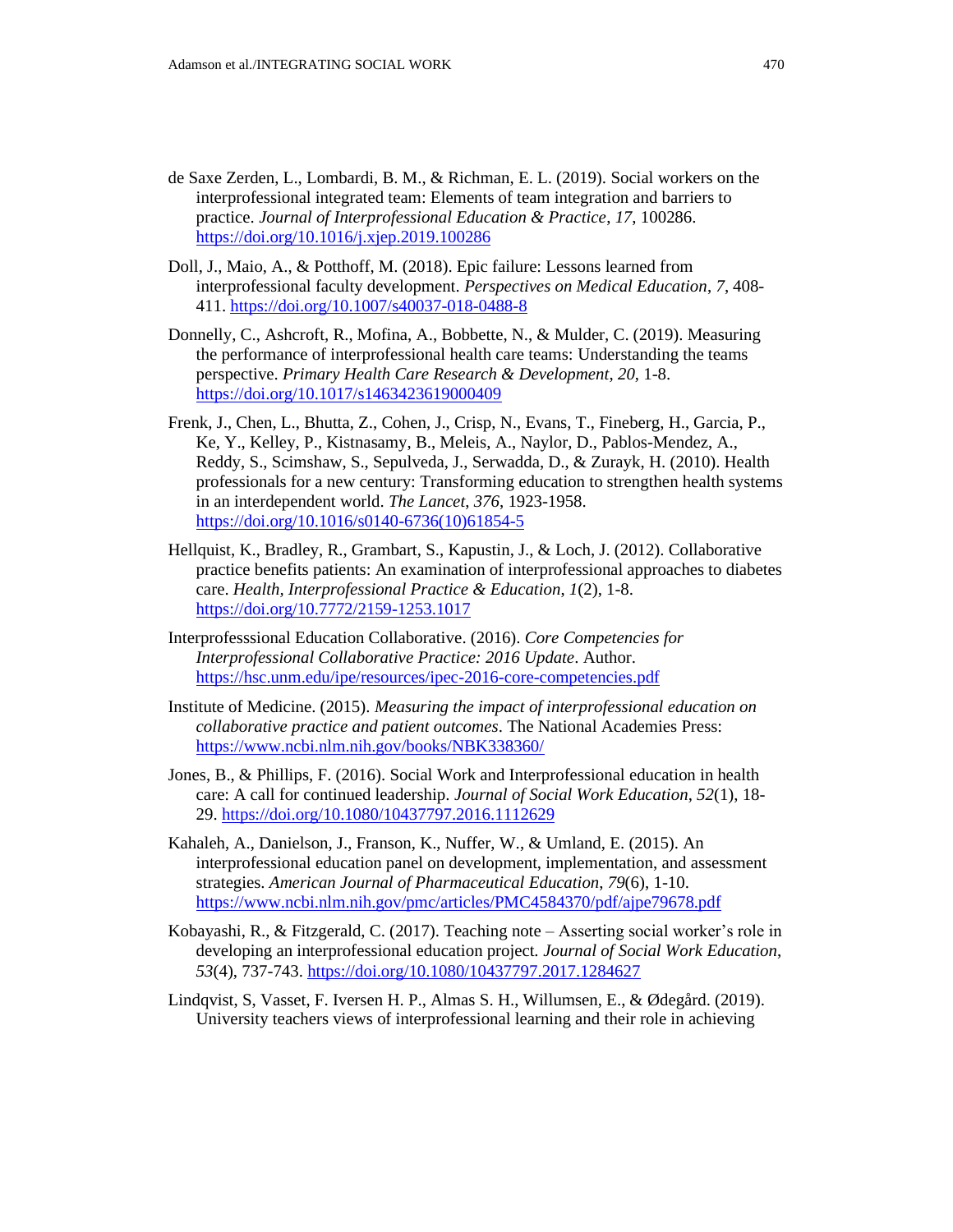outcomes- a qualitative study. *Journal of Interprofessional Care*, *33*(2), 190-199. <https://doi.org/10.1080/13561820.2018.1534809>

- Lucasa, C., Power, T., Hayes, C., & Ferguson, C. (2020). "Two heads are better than one"-pharmacy and nursing students' perspectives on interprofessional collaboration utilizing the RIPE model of learning. *Research in Social and Administrative Pharmacy*, *16*, 25-32. <https://doi.org/10.1016/j.sapharm.2019.01.019>
- Mathews, L., Pockett, R., Nisbet, F. G., Thistlewaite, J., Dunston, R., Lee, A., & White, J. (2011). Building Capacity in Australian inteprofesional health education: Perspectives from key health and higher education stakeholders. *Australian Health Review*, *35*, 136- 140. <https://doi.org/10.1071/ah10886>
- Michalec, B., Giordano, B., Pugh, B., Arenson, C., & Speakman, E. (2017). Health professions students' perceptions of their IPE program: Potential barriers to student engagement with IPE goals. *Journal of Allied Health*, *46*(1), 10-20.
- Mladenovic, J., & Tilden, V. (2017). Strategies for overcoming barriers to IPE at health science universities. *Journal of Interprofessional Education and Practice*, *8*, 10-13. <https://doi.org/10.1016/j.xjep.2017.05.002>
- Molitor, L., Naber, A., MacCabe, A., & Johnson, J. (2019). Increasing Interprofessional Collaborative Competencies in OT education. *American Journal of Occupational Therapy*, 73(4), Supplement\_1. <https://doi.org/10.5014/ajot.2019.73s1-po7039>
- Nester, J. (2016). The importance of interprofessional practice and education in the era of accountable care. *North Carolina Medical Journal*, *77*(2), 128-132. <https://doi.org/10.18043/ncm.77.2.128>
- Olenick, M., Flowers, M., Munecas, T., & Maltseva, T. (2019). Positive and Negative Factors that influence health care faculty intent to engage in interprofessional education. *Healthcare*, *7*(29), 1-10. <https://doi.org/10.3390/healthcare7010029>
- Oandasan, I., & Reeves, S. (2005). Key elements for interprofessional education. Part 1: The learner, the educator and the learning context. *Journal of Interprofessional Care*, *19*(Suppl. 1), 21-38. <https://doi.org/10.1080/13561820500083550>
- Pullon, S., Morgan, S., Macdonald, L., McKinlay, E., & Gray, B. (2016). Observation of interprofessional collaboration in primary care practice: A multiple case study. *Journal of Interprofessional Care, 30*, 787-794. <https://doi.org/10.1080/13561820.2016.1220929>
- Rubin M., Konrad S., Nimmagadda, J., Scheyett, A., & Dunn, K. (2017). Social Work and Interprofessional education: Integration, intersectionality and institutional leadership. *Social Work Education*, *37*(1), 17-33. <https://doi.org/10.1080/02615479.2017.1363174>
- Steihaug, S., Johannessen, A. K., Adanes, M., Paulsen, B., & Mannion, R. (2016). Challenges in achieving collaboration in clinical practice: The case of Norwegian health care. *International Journal of Integrated Care*, *16*(3), 1-13. <https://doi.org/10.5334/ijic.2217>